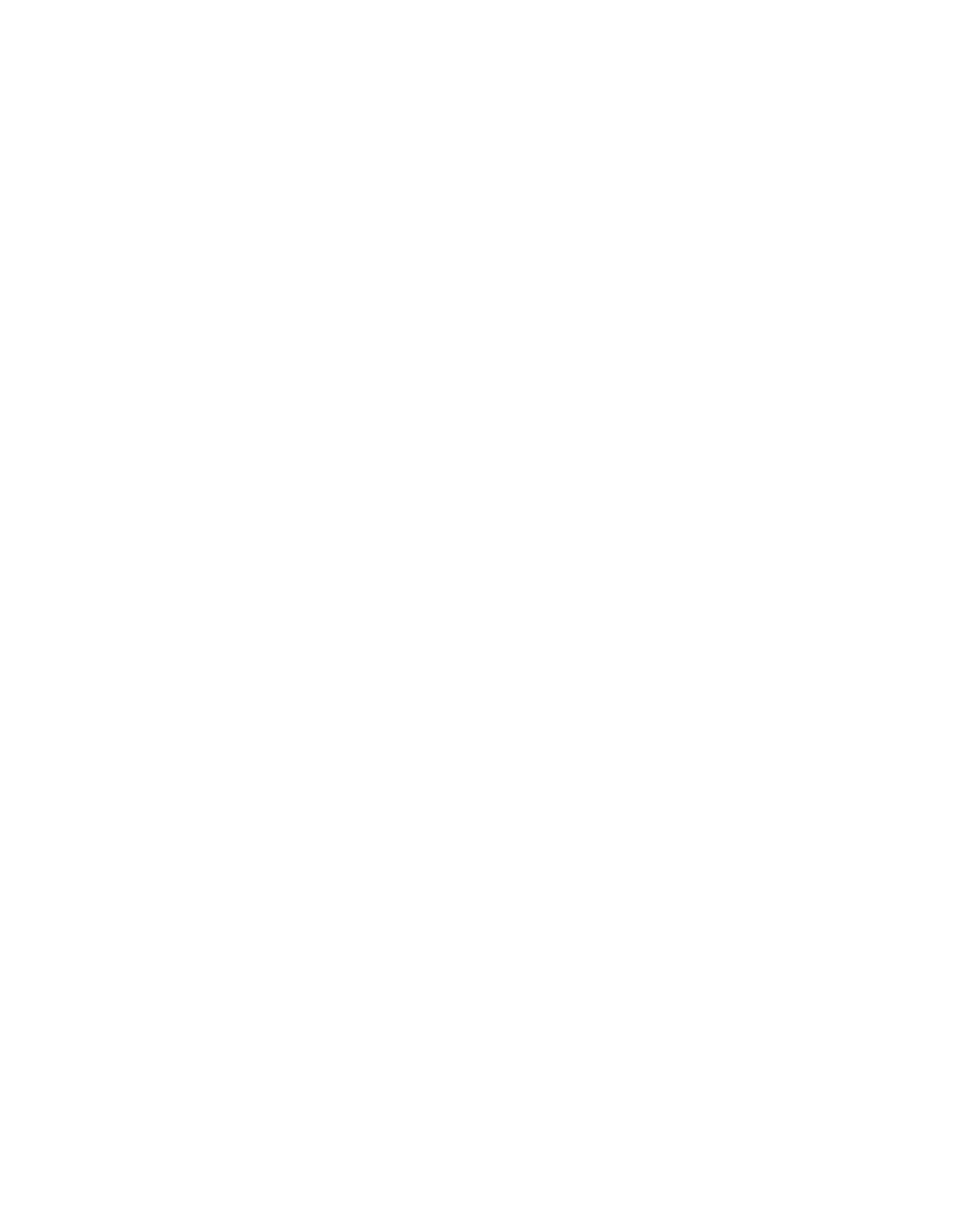## **Table of Contents**

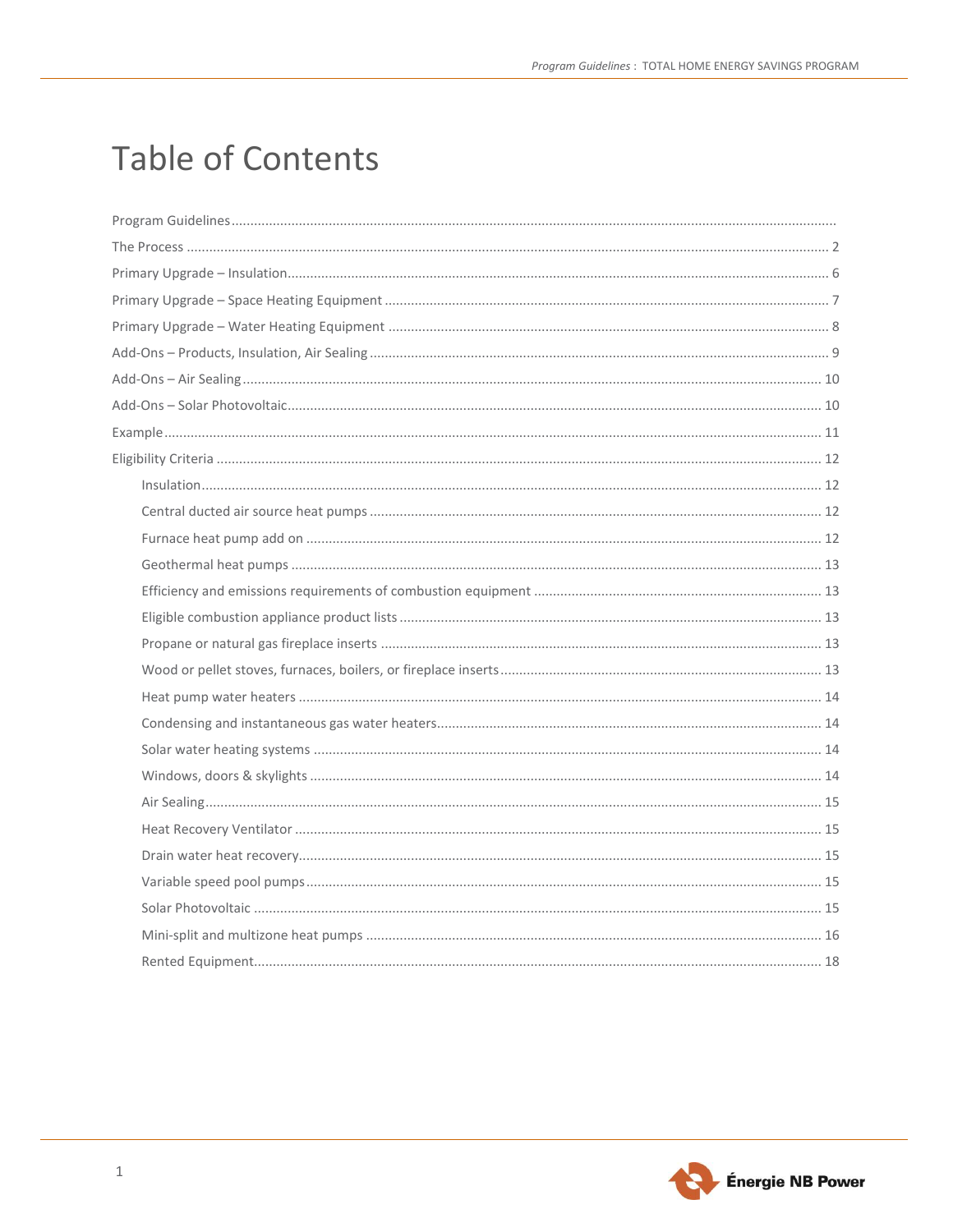## <span id="page-3-0"></span>The Process

### 1. Book an initial Home Energy Evaluation of your home.

Visit our website or call us at 1 800 663-6272 to enroll in the Total Home Energy Savings Program and choose your service provider.

**You must be the legal property owner or an agent duly authorized to act on the property owner's behalf in order to apply for the Total Home Energy Savings Program; you must remain the legal property owner for the duration of your participation in the program in order to receive incentives. Changes in ownership of the home make the participant and property ineligible.**

Buildings eligible for incentives:

- Must be a residential property as defined under Part 9 of the National Building Code of Canada. Such properties would be no more than three (3) stories high, having a footprint of not more than 600  $m^2$  (6458 ft<sup>2</sup>). Singlefamily homes, detached, side-by-side, or row homes are eligible.
- Manufactured or Mobile dwellings on a permanent foundation (as defined under Part 9 of the *National Building Code of Canada*).
- Must be habitable, structurally sound and capable of receiving a home evaluation, as determined by a Certified Energy Advisor. The home must have all interior and exterior finishes in place (including, for example, siding and drywall for above grade walls) and have a functioning automated heating system, kitchen, and bathroom.
- Buildings that previously participated in any of Efficiency NB's programs (or NB Power's Home Insulation Energy Savings Program) and are still in need of upgrades.
- Homes must be at least six months old based on occupancy by the first homeowner.

**Ineligible** buildings include:

- Cottages and camps not lived in year round.
- Multi-unit condominiums or apartment buildings with 3 or more units.
- Commercial buildings.
- Buildings that are not habitable, structurally sound or are not capable of receiving a home evaluation, as determined by a Certified Energy Advisor. (i.e. fire damage, uninhabitable, major renovation or construction in progress, etc.)

Once you schedule an appointment, a Certified Energy Advisor will come to your home to conduct an initial Home Energy Evaluation. The evaluation will be done as part of the Natural Resources Canada EnerGuide Rating System. The initial Home Energy Evaluation will take 2-3 hours to complete depending on the size and age of your home. Your advisor will take detailed measurements of your home, document your home's insulation, heating and cooling and ventilation systems, and complete a blower door test to measure air leakage.

Please note that NB Power takes safety very seriously and fully supports employees and contractors who refuse unsafe work. Our contractors can reschedule home energy evaluations in cases of inclement weather, at their discretion. In these situations, as much advanced notice as possible will be given.

## 2. Review your Renovation Upgrade Report.

Shortly after your initial Home Energy Evaluation, you'll receive a detailed report with prioritized recommendations to help you save energy and money along with an EnerGuide label showing the energy footprint of your home. Choose the projects you would like to complete from your report. If you have any questions during your project, contact your service organization. They will be happy to provide you with advice and guidance on many topics, including:

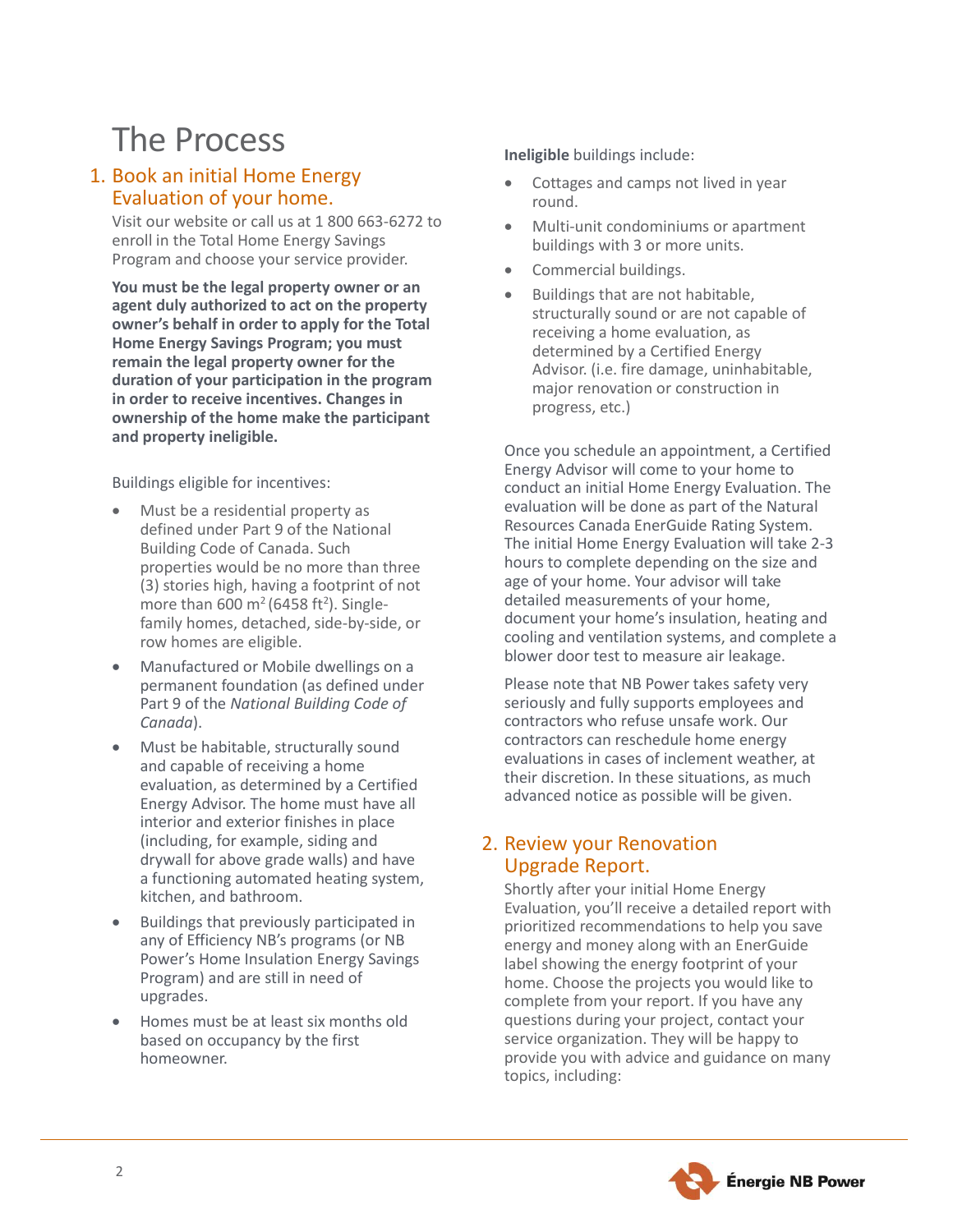- How to use your Renovation Upgrade Report to its fullest;
- Understanding the science behind energy efficient home renovations;
- Identifying the upgrades and energy efficiency products that are right for you.

### 3. Complete the upgrades of your choice.

Keep receipts for all materials purchased and all work done as they will be required during your final Home Energy Evaluation. Products, equipment, and materials must be purchased new (not used). Energy efficiency upgrades must be listed separately and distinctly from non-program related items; upgrades should be itemized and not grouped together under an umbrella term.

Incentives will not be provided towards Primary Upgrades or Add-Ons purchased as part of an expansion (or addition) to the house. An expansion or addition to a house is defined as an increase in the heated floor area (or volume) compared to what was measured at the time of the initial Home Energy Evaluation.

Unheated spaces are not eligible for incentives. Some examples of these spaces are: garages (attached or detached), unheated sun rooms, porches, or the underside of the roof in an attic with insulation on/in the floor (i.e. a "hot roof" application in a previously unheated space). Upgrades or Add-Ons installed in an unheated space with the intention of making it a heated space are not eligible for incentives.

It is recommended that you contact your home insurance provider to ensure upgrades are covered by your policy.

"Do it yourself" installation of products is permissible only if all applicable codes and standards are met. Some upgrades may require a building permit, while others may require special certifications or licenses. Some examples are:

- Electrical work done by licensed electricians.
- Refrigeration work (like installing a heat pump) done by licensed

Refrigeration and Air Conditioning Mechanics (RACM).

- For work involving natural gas equipment, a G1 or G2 gas technician license would be required.
- Biomass burning equipment should be installed by a Wood Energy Technology Transfer (WETT) certified individual.

Rented equipment may be eligible with prior approval of the rental agreement by NB Power. Please see the Eligibility Criteria for currently approved rental agreements.

## 4. Complete your final Home Energy Evaluation.

You have nine months from the date of your initial Home Energy Evaluation to complete your work and schedule a final Home Energy Evaluation. Once the work is complete, contact your Certified Energy Advisor or Service Organization to book your complimentary final Home Energy Evaluation.

During the final Home Energy Evaluation, your Certified Energy Advisor will verify any upgrades you completed, and perform a blower door test to measure the change in air tightness of your home. Your home will also receive an updated EnerGuide rating and label to reflect the work completed and the improved efficiency of your home.

To ensure you receive your incentives, make sure you save all your receipts relating to upgrades you completed and make sure program related purchases are recorded separately from other items.

## 5. Receive your incentive.

**Incentives -** Payments are usually received within 90 days of your final Home Energy Evaluation, but this can fluctuate based on the volume of participants in the program.

The fastest way to receive your incentive is by e-Transfer or direct deposit. Alternatively, the default option is to receive any applicable incentives by cheque, but this typically has longer processing times. Sign up for e-Transfer

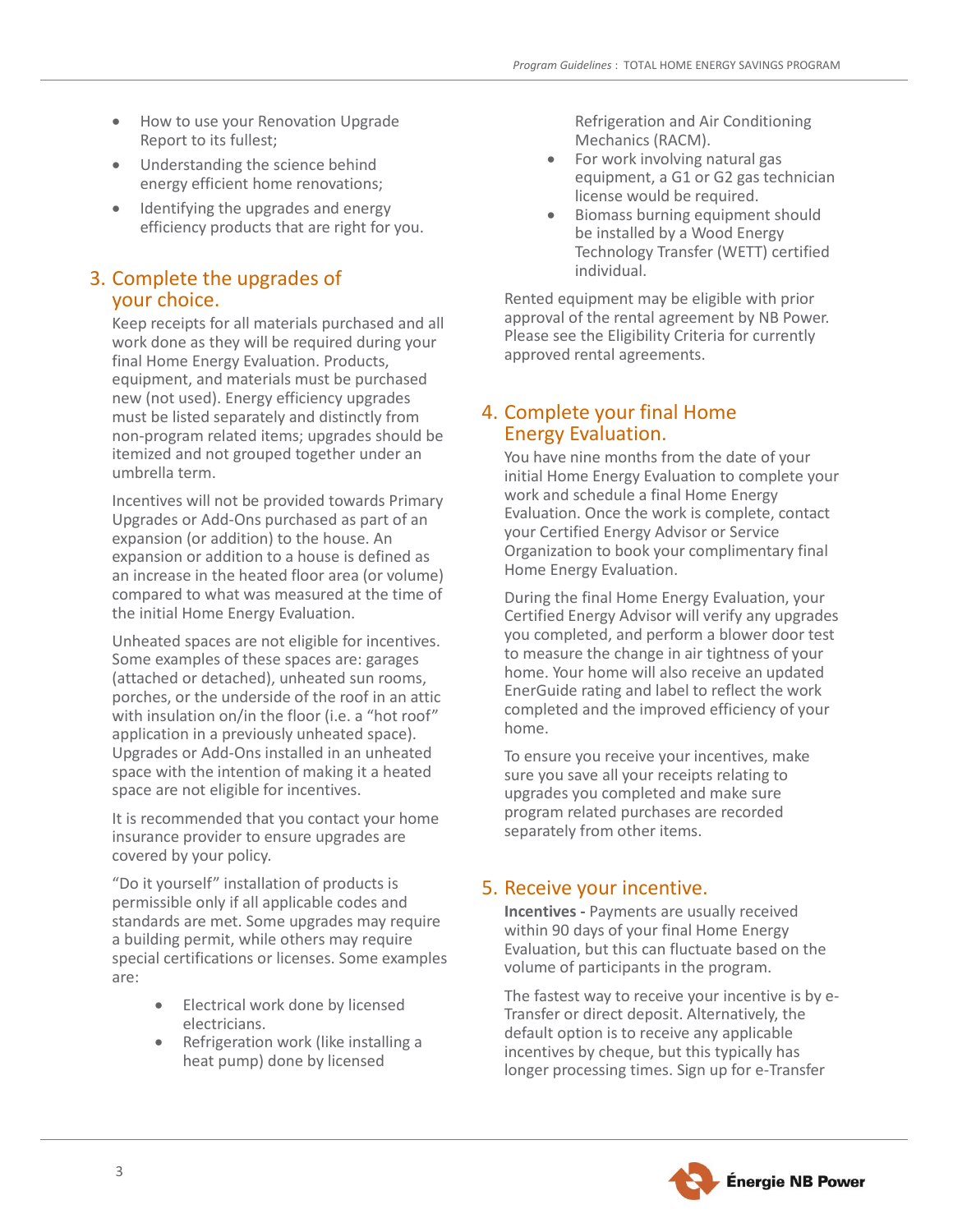when you register for the program or contact NB Power if you are an existing participant.

For more information or to sign up for direct deposit, please visit

[www.saveenergynb.ca/directdeposit](http://www.saveenergynb.ca/directdeposit)

- Any measures receiving incentives under the Total Home Energy Savings Program are not eligible to receive incentives from any other NB Power program.
- Incentives will only be provided towards eligible upgrades and add-ons according to the criteria outlined in this document.
- The total incentive provided to a participant cannot exceed the total costs of the energy efficiency upgrades.
- Only work done or products purchased after the date of the initial Home Energy Evaluation are eligible for incentives. Receipts and invoices must demonstrate this.
- The Covid19 pandemic sometimes causes energy evaluations to be rescheduled. The requirement immediately above still applies in these cases.

#### **Re-enrollment**

If you have previously participated in a home retrofit program and are planning more work in the future, you are welcome to participate again. Please note that re-enrollment does not allow bundling with Primary Upgrades that were previously completed. When you re-enroll the fees and incentives available at that time will apply.

**NB Power reserves the right to create an expiry date for the program or to modify or cancel program participation should funding change or cease to be available.** 

To contact NB Power, please call 1 800 663-6272 or online at **nbpower.com/saveenergy**.

## Canada Greener Homes Grant

The Canada Greener Homes Grant is administered by Natural Resources Canada. If you wish to participate in both the Total Home Energy Savings program and the Canada Greener Homes Grant, you should [register in the Total Home](https://www.saveenergynb.ca/NBPForms/HomeInsulation.aspx?lang=en)  [Energy Savings program](https://www.saveenergynb.ca/NBPForms/HomeInsulation.aspx?lang=en) first. Then, after you have reviewed the Greener Homes program, you should register and pick the same Service Organization; it's a good idea to do this well before your energy evaluation.

If you choose to participate in the Canada Greener Homes Grant, you will be charged an additional \$150 + HST for your initial energy evaluation and \$100 + HST for your final energy evaluation. This additional cost covers the additional effort required of your energy advisor to process your Canada Greener Homes Grant file. This is an additional and separate process from the Total Home Energy Savings program.

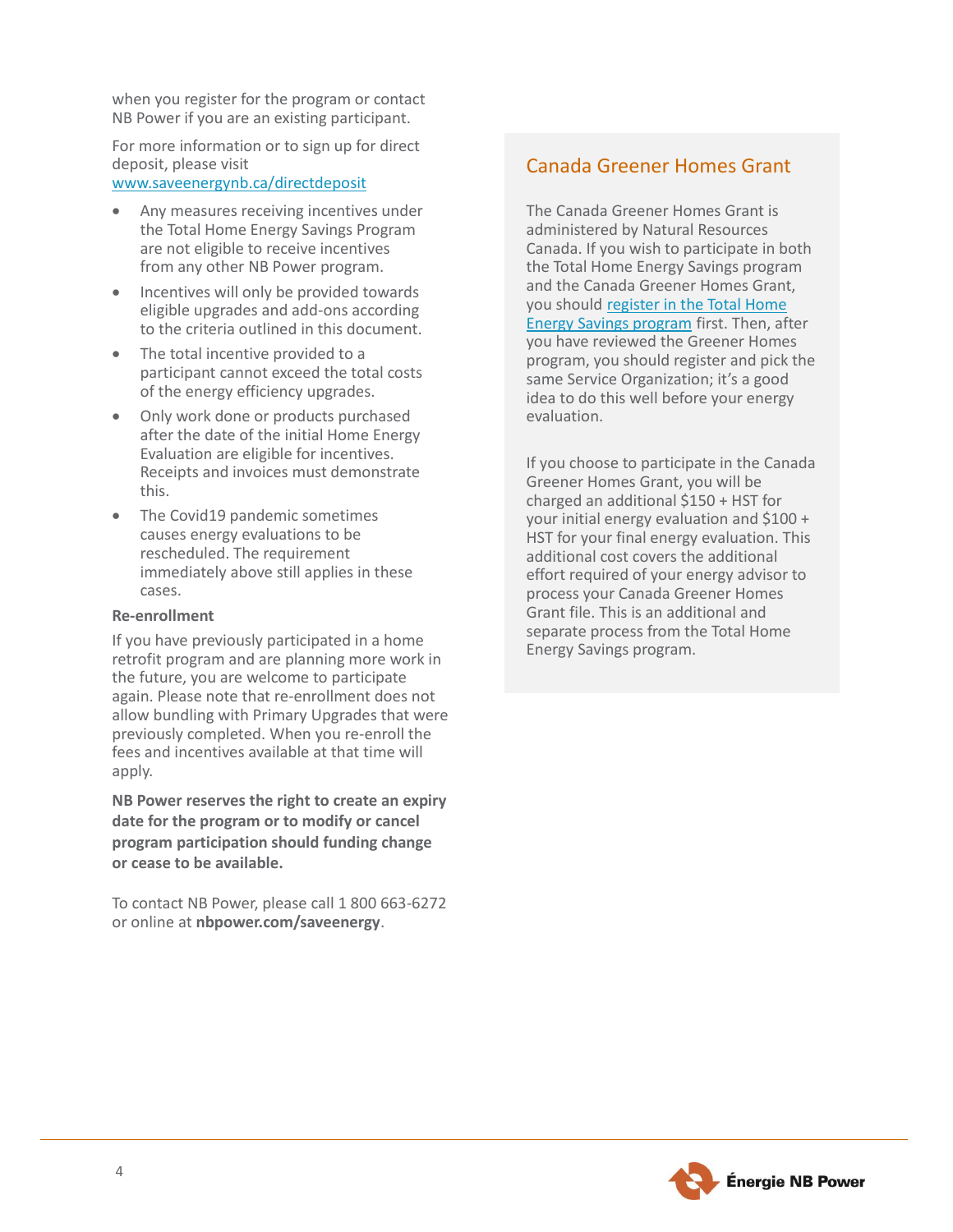## More upgrades, **more savings**.

Complete two or more eligible "Primary Upgrades" and your choice of "Add-Ons" to maximize your savings and receive even higher incentives.



Solar PV

| <b>GOOD</b>                   | <b>BETTER</b>               | <b>BEST</b>                  |
|-------------------------------|-----------------------------|------------------------------|
| 0-1 Eligible Primary Upgrades | 2 Eligible Primary Upgrades | 3+ Eligible Primary Upgrades |
| Any/No Add-Ons                | Any/No Add-Ons              | Any/No Add-Ons               |

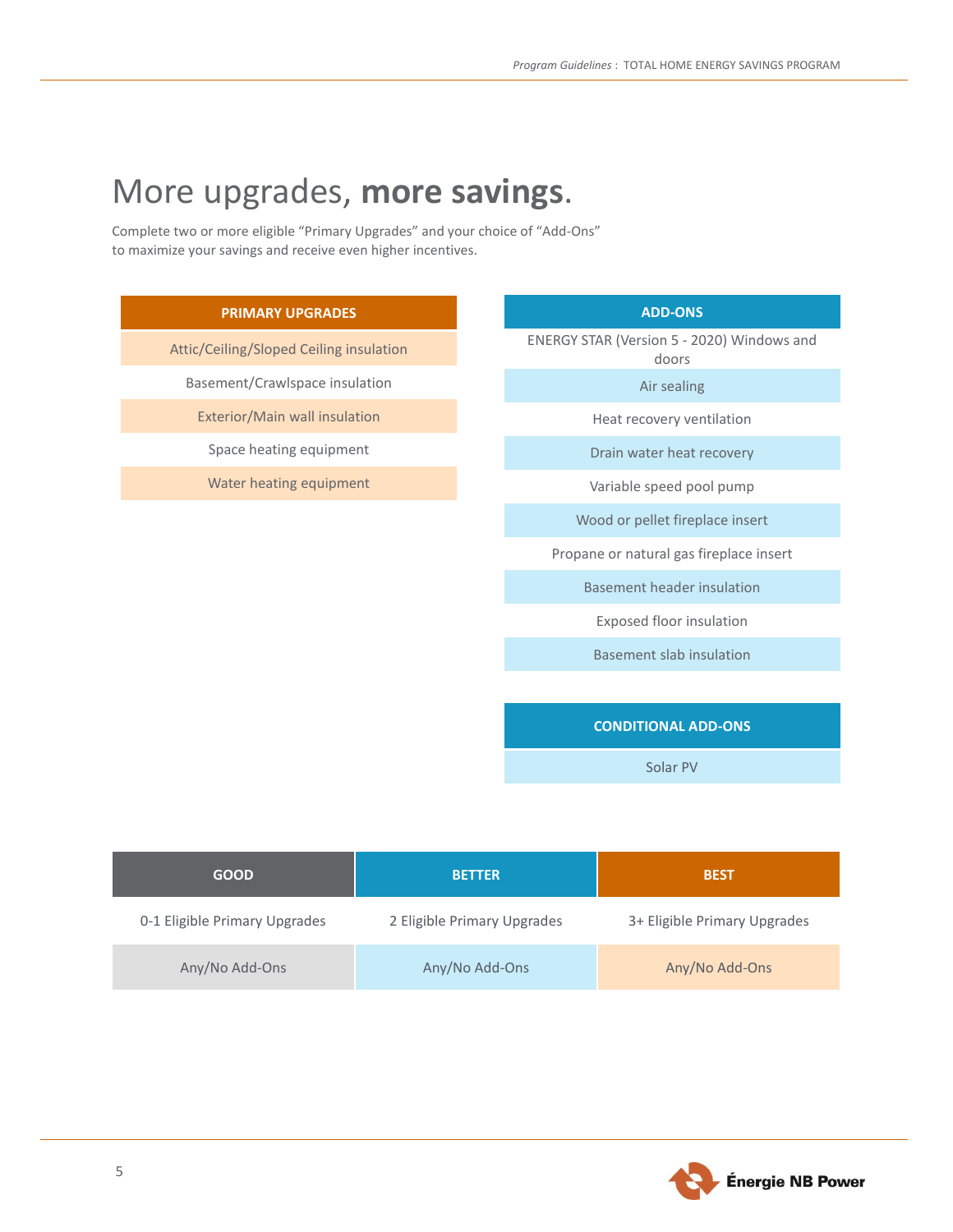## <span id="page-7-0"></span>Primary Upgrade – Insulation

Incentives are available when you insulate a minimum of 20% of the total building component area, e.g. 20% of the total ceiling area, regardless of how many different types of ceiling/roof/attic spaces you have. R-values specified are nominal, not effective (not complete wall assemblies). Participants must provide legible copies of receipts/invoices at the time of the final Home Energy Evaluation. In the table below, incentive ranges have been minimized to save space. Participants will still receive the incremental incentive for adding insulation amounts that occur between the amounts shown. **Must meet specific criteria to be eligible for incentives; see Eligibility Criteria for details.**

| <b>Area</b>                                              | <b>R-value</b><br>added | Good<br>(0-1 Primary<br>Upgrades \$/ft <sup>2</sup> ) |                                                |        |         |         |  |  |  |  |  |  |  |  |  |  |  |  |  |  | <b>Better</b><br>(2 Primary<br>Upgrades \$/ft <sup>2</sup> ) | <b>Best</b><br>(3+ Primary<br>Upgrades \$/ft <sup>2</sup> ) |
|----------------------------------------------------------|-------------------------|-------------------------------------------------------|------------------------------------------------|--------|---------|---------|--|--|--|--|--|--|--|--|--|--|--|--|--|--|--------------------------------------------------------------|-------------------------------------------------------------|
| <b>Attic</b>                                             | $R-15$                  | \$0.125                                               |                                                |        | \$0.25  | \$0.385 |  |  |  |  |  |  |  |  |  |  |  |  |  |  |                                                              |                                                             |
| Minimum to $add - R-15$<br>Maximum post-upgrade $-$ R-60 | $R-16$                  | \$0.13                                                |                                                |        | \$0.26  | \$0.398 |  |  |  |  |  |  |  |  |  |  |  |  |  |  |                                                              |                                                             |
| $\rightarrow$ Flat attics                                | $R-17$                  | \$0.135                                               |                                                |        | \$0.27  | \$0.411 |  |  |  |  |  |  |  |  |  |  |  |  |  |  |                                                              |                                                             |
|                                                          | $R-18$                  | \$0.14                                                | <b>Please note that</b><br>for files processed |        | \$0.28  | \$0.424 |  |  |  |  |  |  |  |  |  |  |  |  |  |  |                                                              |                                                             |
|                                                          | $R-19$                  | \$0.145                                               | Feb 10, 2022, and                              |        | \$0.29  | \$0.437 |  |  |  |  |  |  |  |  |  |  |  |  |  |  |                                                              |                                                             |
|                                                          | $R-20$                  | \$0.15                                                | onward,<br>incentives were                     |        | \$0.30  | \$0.45  |  |  |  |  |  |  |  |  |  |  |  |  |  |  |                                                              |                                                             |
| $\rightarrow$ Scissor Truss                              | $R-25$                  | \$0.175                                               | provided at the                                |        | \$0.35  | \$0.513 |  |  |  |  |  |  |  |  |  |  |  |  |  |  |                                                              |                                                             |
|                                                          | $R-30$                  | \$0.20                                                | "Best" level.                                  |        | \$0.40  | \$0.575 |  |  |  |  |  |  |  |  |  |  |  |  |  |  |                                                              |                                                             |
|                                                          | $R-40$                  | \$0.25                                                |                                                |        | \$0.50  | \$0.70  |  |  |  |  |  |  |  |  |  |  |  |  |  |  |                                                              |                                                             |
|                                                          | $R-50$                  | \$0.30                                                |                                                | \$0.60 |         | \$0.825 |  |  |  |  |  |  |  |  |  |  |  |  |  |  |                                                              |                                                             |
|                                                          | $R-60$                  | \$0.35                                                |                                                |        | \$0.70  | \$0.95  |  |  |  |  |  |  |  |  |  |  |  |  |  |  |                                                              |                                                             |
| <b>Sloped/Cathedral Ceiling</b>                          | $R-10$                  | \$0.50                                                |                                                |        | \$1.00  | \$1.25  |  |  |  |  |  |  |  |  |  |  |  |  |  |  |                                                              |                                                             |
| Minimum to $add - R-10$<br>Maximum post-upgrade $-$ R-30 | $R-11$                  |                                                       | \$0.55                                         |        | \$1.05  | \$1.30  |  |  |  |  |  |  |  |  |  |  |  |  |  |  |                                                              |                                                             |
| $\rightarrow$ Cathedral ceilings                         | $R-12$                  | \$0.60                                                |                                                | \$1.10 |         | \$1.35  |  |  |  |  |  |  |  |  |  |  |  |  |  |  |                                                              |                                                             |
|                                                          | $R-13$                  | \$0.65                                                |                                                | \$1.15 |         | \$1.40  |  |  |  |  |  |  |  |  |  |  |  |  |  |  |                                                              |                                                             |
|                                                          | $R-14$                  | \$0.70                                                |                                                | \$1.20 |         | \$1.45  |  |  |  |  |  |  |  |  |  |  |  |  |  |  |                                                              |                                                             |
|                                                          | $R-20$                  | \$1.00                                                |                                                | \$1.50 |         | \$1.75  |  |  |  |  |  |  |  |  |  |  |  |  |  |  |                                                              |                                                             |
| $\rightarrow$ Flat roofs                                 | $R-30$                  | \$1.50                                                |                                                | \$2.00 |         | \$2.25  |  |  |  |  |  |  |  |  |  |  |  |  |  |  |                                                              |                                                             |
| <b>Exterior/Main Walls</b>                               | $R - 7.5$               | \$0.375                                               |                                                |        | \$0.875 | \$1.125 |  |  |  |  |  |  |  |  |  |  |  |  |  |  |                                                              |                                                             |
| Minimum to $add - R-7.5$<br>Maximum post-upgrade - R-30  | $R-10$                  | \$0.50                                                | <b>Please note that</b><br>for files processed |        | \$1.00  | \$1.25  |  |  |  |  |  |  |  |  |  |  |  |  |  |  |                                                              |                                                             |
|                                                          | $R-20$                  | \$1.00                                                | Feb 10, 2022, and                              |        | \$1.50  | \$1.75  |  |  |  |  |  |  |  |  |  |  |  |  |  |  |                                                              |                                                             |
|                                                          | $R-30$                  | \$1.50                                                | onward,<br>incentives were                     |        | \$2.00  | \$2.25  |  |  |  |  |  |  |  |  |  |  |  |  |  |  |                                                              |                                                             |
| <b>Basement/Crawlspace</b>                               | $R-10$                  | \$0.50                                                | provided at the                                |        | \$0.75  | \$1.00  |  |  |  |  |  |  |  |  |  |  |  |  |  |  |                                                              |                                                             |
| Minimum to $add - R-10$<br>Maximum post-upgrade $-$ R-30 | $R-20$                  | \$1.00                                                | "Best" level.                                  |        | \$1.25  | \$1.50  |  |  |  |  |  |  |  |  |  |  |  |  |  |  |                                                              |                                                             |
|                                                          | $R-30$                  | \$1.50                                                |                                                |        | \$1.75  | \$2.00  |  |  |  |  |  |  |  |  |  |  |  |  |  |  |                                                              |                                                             |

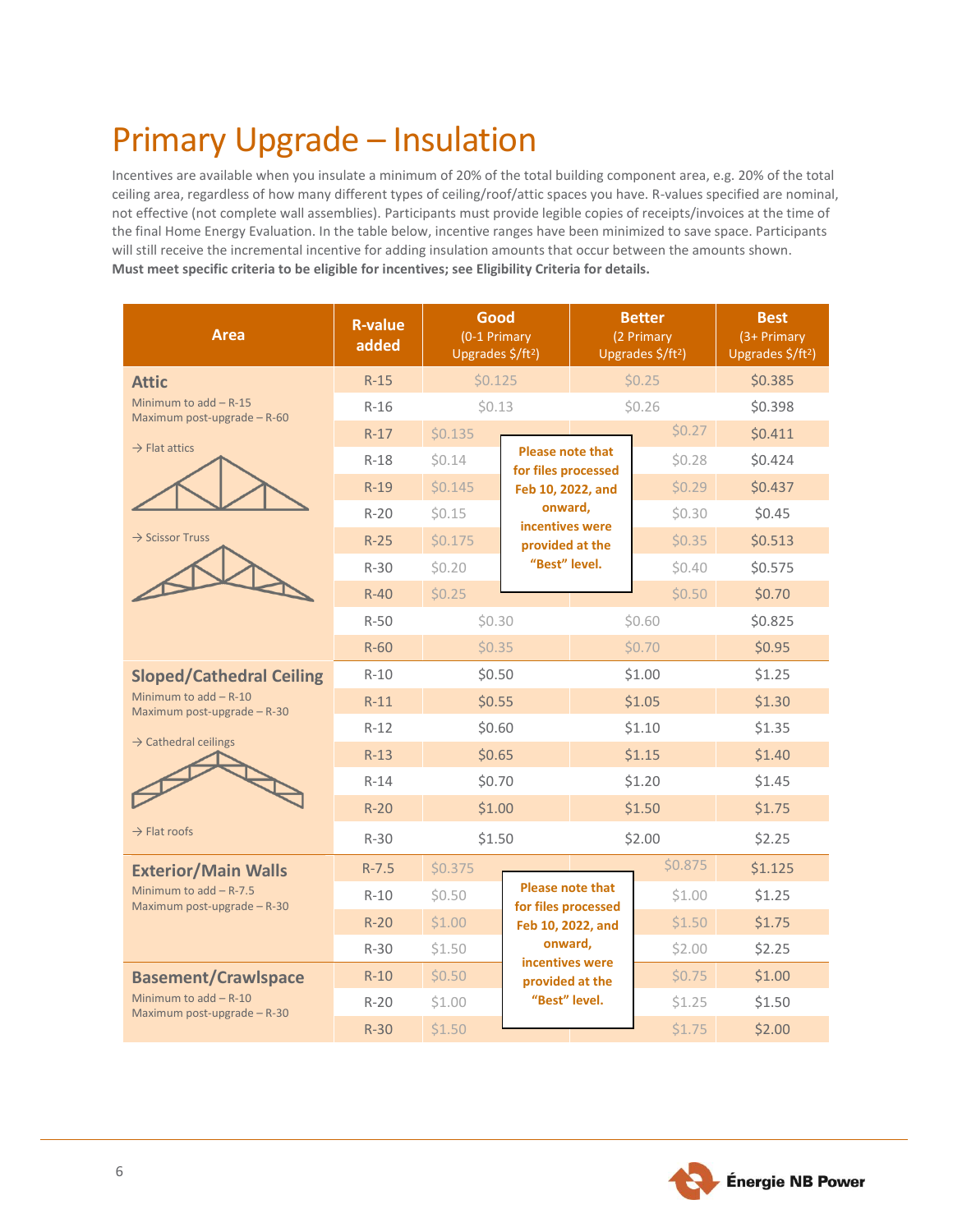## <span id="page-8-0"></span>Primary Upgrade – Space Heating Equipment

Installations must meet all applicable codes. "Replacement" means the home currently has the piece of equipment; the participant must upgrade to a more efficient model. "New" means the home does not have the equipment installed currently; the equipment will be a change in heating system technology. **Equipment must meet specific criteria to be eligible for incentives. See Eligibility Criteria for details. Please note: if you are remaining in the same fuel type, you must upgrade to a more efficient system in order to receive an incentive.**

|                                                      | Good                                          | <b>Better</b>                                                                                                                  | <b>Best</b>                                    |                            |                          |                              | I currently heat my home with: |                           |                          |                          |
|------------------------------------------------------|-----------------------------------------------|--------------------------------------------------------------------------------------------------------------------------------|------------------------------------------------|----------------------------|--------------------------|------------------------------|--------------------------------|---------------------------|--------------------------|--------------------------|
| <b>Eligible Primary Upgrade</b>                      | $(0-1)$<br><b>Primary</b><br><b>Upgrades)</b> | (2)<br><b>Primary</b><br><b>Upgrades)</b>                                                                                      | $(3 + )$<br><b>Primary</b><br><b>Upgrades)</b> | <b>Ducted Heat</b><br>Pump | Resistance<br>Electric   | Gas, Propane<br>Gas (Natural | Geothermal<br><b>Heat Pump</b> | $\overline{\overline{5}}$ | Pellet                   | Wood                     |
| Central ducted air source<br>heat pump - New         | \$1,500                                       | \$1,600                                                                                                                        | \$1,750                                        |                            | $\sqrt{ }$               | $\sqrt{ }$                   |                                | $\sqrt{ }$                | $\sqrt{ }$               | $\sqrt{ }$               |
| Central ducted air source<br>heat pump - Replacement | \$500                                         | \$600<br><b>Please note that for files</b><br>processed Feb 10, 2022, and<br>onward, incentives of \$1,500<br>were provided.   | \$700                                          | $\sqrt{ }$                 |                          |                              |                                |                           |                          |                          |
| Mini split heat pump<br>Multizone heat pump          | \$400<br>\$400/ton                            | \$500<br>\$500/ton                                                                                                             | \$700<br>\$600/ton                             | $\sqrt{ }$<br>$\sqrt{ }$   | $\sqrt{ }$<br>$\sqrt{ }$ | $\sqrt{ }$<br>$\sqrt{ }$     |                                | $\sqrt{ }$<br>$\sqrt{ }$  | $\sqrt{ }$<br>$\sqrt{ }$ | $\sqrt{ }$<br>$\sqrt{ }$ |
| Furnace heat pump add on                             | \$1,000                                       | \$1,100                                                                                                                        | \$1,200                                        |                            | $\sqrt{ }$               | $\sqrt{ }$                   |                                | $\sqrt{ }$                | $\sqrt{ }$               | $\sqrt{ }$               |
| Gas boiler or furnace                                | \$500                                         | \$600                                                                                                                          | \$700                                          |                            |                          | $\sqrt{ }$                   |                                | $\sqrt{ }$                | $\sqrt{ }$               | $\sqrt{ }$               |
| Geothermal heat pump - New                           | \$4,000                                       | \$4,500                                                                                                                        | \$5,000                                        | $\sqrt{ }$                 | $\sqrt{ }$               | $\sqrt{ }$                   |                                | $\sqrt{ }$                | $\sqrt{ }$               | $\sqrt{ }$               |
| Geothermal heat pump -<br>Replacement                | \$1,000                                       | \$1,100<br><b>Please note that for files</b><br>processed Feb 10, 2022, and<br>onward, incentives of \$2,000<br>were provided. | \$1,200                                        |                            |                          |                              | $\sqrt{ }$                     |                           |                          |                          |
| Oil boiler or furnace                                | \$500                                         | \$600                                                                                                                          | \$700                                          |                            |                          |                              |                                | $\sqrt{ }$                | $\sqrt{ }$               | $\sqrt{ }$               |

*\*Note: Electric resistance heating includes baseboard, electric furnaces, electric boilers, radiant ceiling panels, etc.*

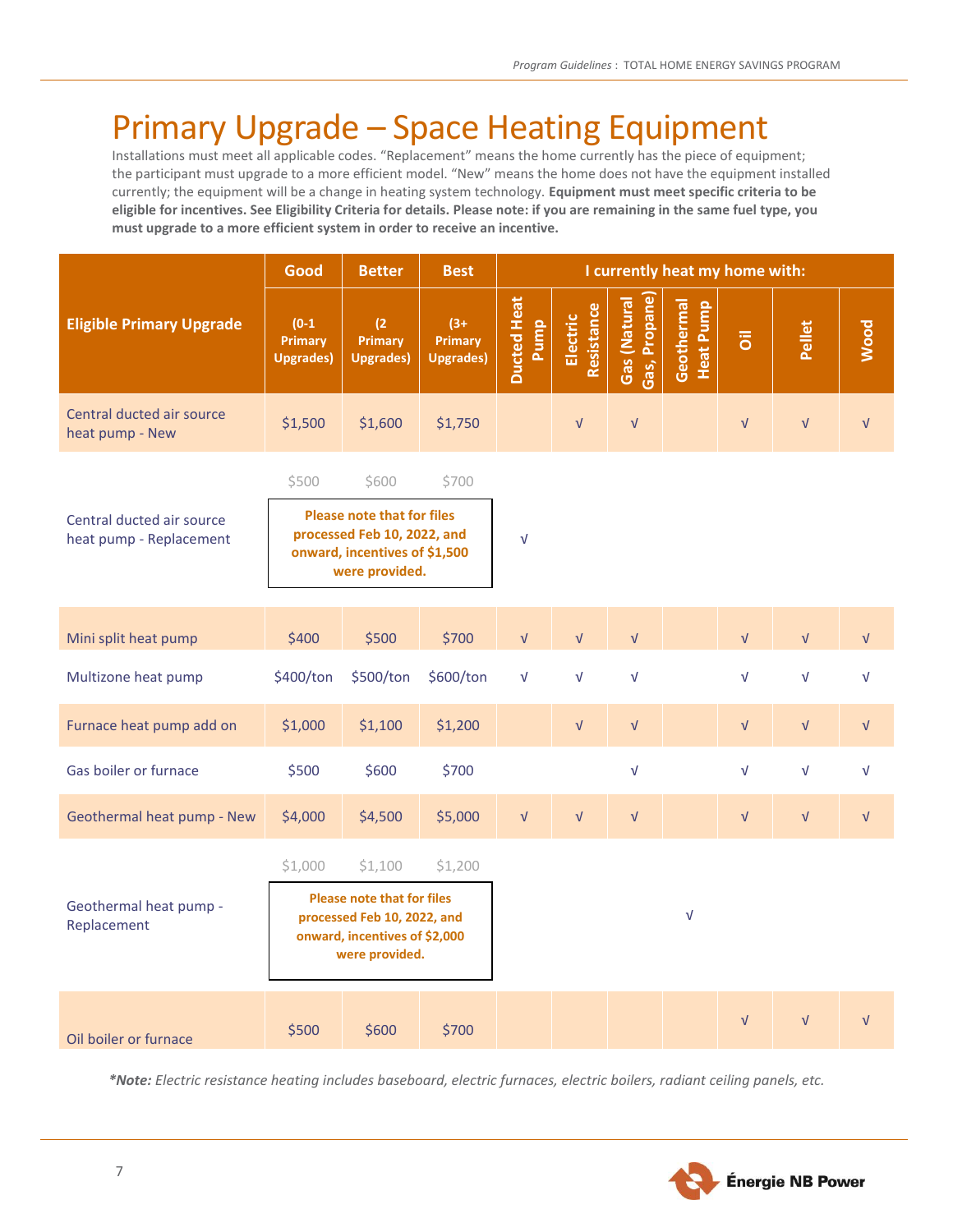|                                     | Good                                    | <b>Better</b>                       | <b>Best</b>                              | I currently heat my home with:       |                        |                                     |                                   |                           |            |            |
|-------------------------------------|-----------------------------------------|-------------------------------------|------------------------------------------|--------------------------------------|------------------------|-------------------------------------|-----------------------------------|---------------------------|------------|------------|
| <b>Eligible Primary Upgrade</b>     | $(0-1)$<br>Primary<br><b>Upgrades</b> ) | (2)<br>Primary<br><b>Upgrades</b> ) | $(3 + )$<br>Primary<br><b>Upgrades</b> ) | Heat<br><b>Pump</b><br><b>Ducted</b> | Resistance<br>Electric | Propane)<br>(Natural<br>Gas<br>Gas, | Geothermal<br><b>Pump</b><br>Heat | $\overline{\overline{6}}$ | Pellet     | Wood       |
| Pellet stove                        | \$500                                   | \$600                               | \$700                                    | $\sqrt{ }$                           | $\sqrt{ }$             | $\sqrt{ }$                          | $\sqrt{ }$                        | $\sqrt{ }$                | $\sqrt{ }$ | $\sqrt{ }$ |
| Wood or pellet boiler or<br>furnace | \$500                                   | \$600                               | \$700                                    | $\sqrt{ }$                           | $\sqrt{ }$             | $\sqrt{ }$                          | $\sqrt{ }$                        | $\sqrt{ }$                | $\sqrt{ }$ | V          |
| Wood stove                          | \$200                                   | \$250                               | \$300                                    | $\sqrt{ }$                           | $\sqrt{ }$             | $\sqrt{ }$                          | $\sqrt{ }$                        | $\sqrt{ }$                | $\sqrt{ }$ | $\sqrt{ }$ |

*\*Note: Electric resistance heating includes baseboard, electric furnaces, electric boilers, radiant ceiling panels, etc.*

## <span id="page-9-0"></span>Primary Upgrade – Water Heating Equipment

**Equipment must meet specific criteria to be eligible for incentives. See Eligibility Criteria for details.**

| <b>Eligible Primary Upgrade</b>               | Good<br>(0-1 Primary<br>Upgrades)                                                                                             | <b>Better</b><br>(2 Primary<br>Upgrades) | <b>Best</b><br>$(3+Primary)$<br>Upgrades) |
|-----------------------------------------------|-------------------------------------------------------------------------------------------------------------------------------|------------------------------------------|-------------------------------------------|
| Solar water heater                            | \$1,100                                                                                                                       | \$1,200                                  | \$1,250                                   |
|                                               | \$350                                                                                                                         | \$400                                    | \$550                                     |
| Heat pump water heater                        | Please note that heat pump water<br>heater files processed Feb 10, 2022,<br>and onward, incentives of \$550 were<br>provided. |                                          |                                           |
| Condensing or instantaneous gas water heaters | \$350                                                                                                                         | \$400                                    | \$550                                     |

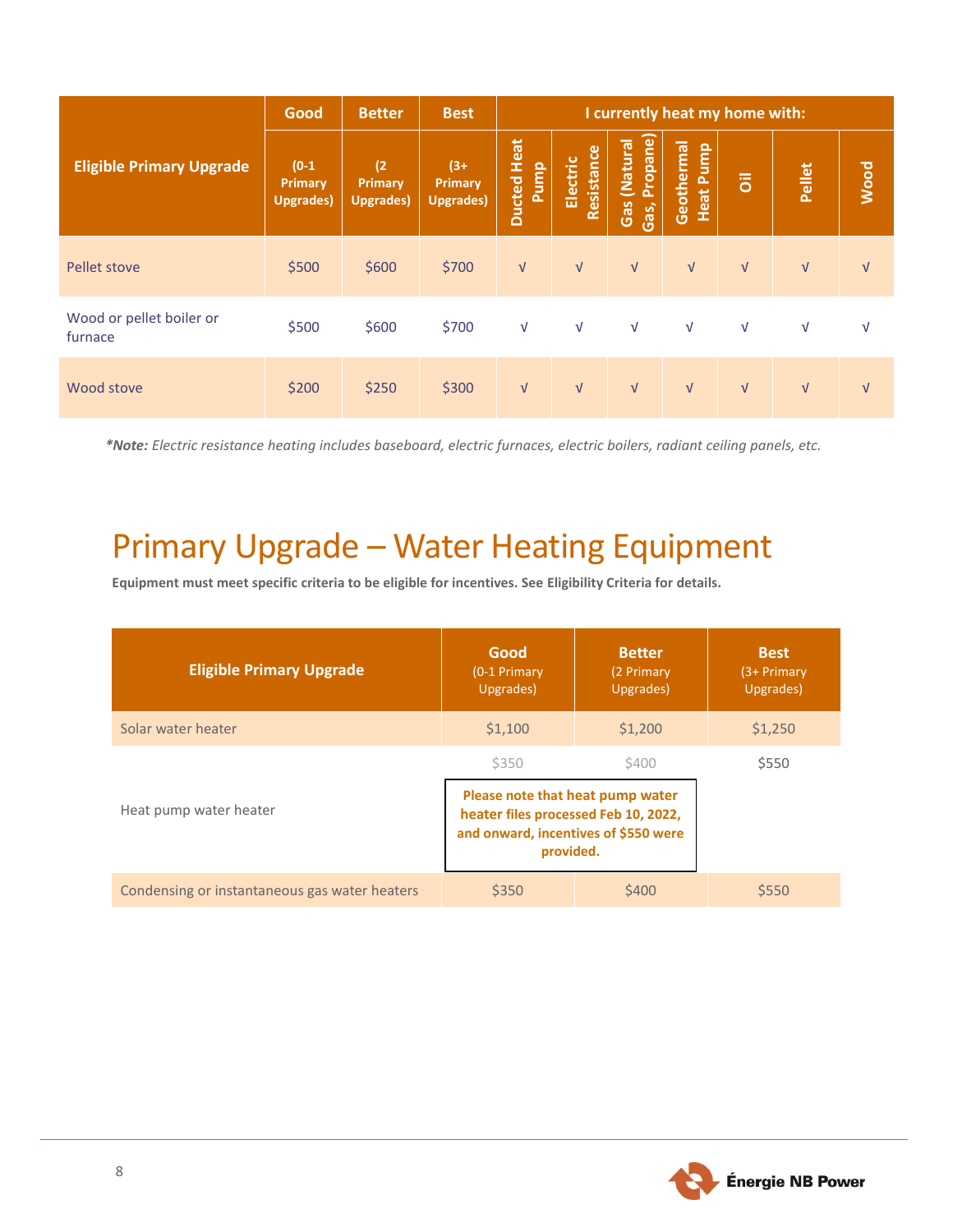## <span id="page-10-0"></span>Add-Ons – Products, Insulation, Air Sealing

Combine your Add-Ons with two or more Primary Upgrades to increase your incentive. In the table below, incentive ranges have been minimized to save space. Participants will still receive the incremental incentive for adding insulation amounts that occur between the amounts shown. **Equipment must meet specific criteria to be eligible for incentives. See Eligibility Criteria for details.**

| <b>Eligible Add-On</b>                                                  | <b>R-Value</b><br><b>Added</b>                                               | Good<br>(0-1 Primary<br>Upgrades, \$/ft <sup>2</sup> ) |                                          | <b>Better</b><br>(2 Primary<br>Upgrades, \$/ft <sup>2</sup> ) |        | <b>Best</b><br>(3+ Primary<br>Upgrades, \$/ft <sup>2</sup> ) |
|-------------------------------------------------------------------------|------------------------------------------------------------------------------|--------------------------------------------------------|------------------------------------------|---------------------------------------------------------------|--------|--------------------------------------------------------------|
| <b>Basement header</b><br>insulation                                    | $R-20$                                                                       | \$.50                                                  |                                          |                                                               | \$0.75 | \$1.00                                                       |
| Minimum to $add - R-20$                                                 | $R-30$                                                                       | \$1.50                                                 |                                          |                                                               | \$1.75 | \$2.00                                                       |
|                                                                         | Maximum post-upgrade $-$ R-40<br>\$2.50<br>$R-40$<br><b>Please note that</b> |                                                        |                                          | \$2.75                                                        | \$3.00 |                                                              |
| <b>Exposed floor</b><br>insulation                                      | $R-10$                                                                       | \$.50                                                  | for files processed<br>Feb 10, 2022, and |                                                               | \$0.75 | \$1.00                                                       |
| Minimum to $add - R-10$                                                 | $R-20$                                                                       | \$1.50                                                 | onward,<br>incentives were               |                                                               | \$1.75 | \$2.00                                                       |
| Maximum post-upgrade $-$ R-30                                           | $R-30$                                                                       | \$2.50                                                 |                                          | provided at the                                               | \$2.75 | \$3.00                                                       |
| <b>Basement slab</b>                                                    | "Best" level.<br>\$0.15<br>$R - 3.5$                                         |                                                        |                                          | \$0.35                                                        | \$0.55 |                                                              |
| insulation<br>Minimum to $add - R-3.5$<br>Maximum post-upgrade $-$ R-20 | $R-4$                                                                        | 5.20                                                   |                                          | \$0.40                                                        |        | \$0.60                                                       |
|                                                                         | $R-12$                                                                       | \$1.00                                                 |                                          | \$1.20                                                        |        | \$1.40                                                       |
|                                                                         | $R-20$                                                                       | \$1.80                                                 |                                          | \$2.00                                                        |        | \$2.20                                                       |

| <b>Eligible Add-On</b>                | Good<br>(0-1 Primary Upgrades,<br>price per unit)                                             | <b>Better</b><br>(2 Primary Upgrades,<br>price per unit) | <b>Best</b><br>(3+ Primary Upgrades,<br>price per unit) |  |
|---------------------------------------|-----------------------------------------------------------------------------------------------|----------------------------------------------------------|---------------------------------------------------------|--|
| <b>ENERGY STAR (Version 5 - 2020)</b> | \$30                                                                                          | <b>\$40</b>                                              |                                                         |  |
| Windows, doors & skylights            | Please note that for files processed Feb 10,<br>2022, and onward, incentives were provided at |                                                          | \$50                                                    |  |
|                                       |                                                                                               | the "Best" level.                                        |                                                         |  |
| <b>Heat recovery ventilator</b>       | \$200                                                                                         | \$300                                                    | \$400                                                   |  |
| Drain water heat recovery             | \$200                                                                                         | \$300                                                    | \$400                                                   |  |
| Variable speed pool pump              | \$100                                                                                         | \$200                                                    | \$300                                                   |  |

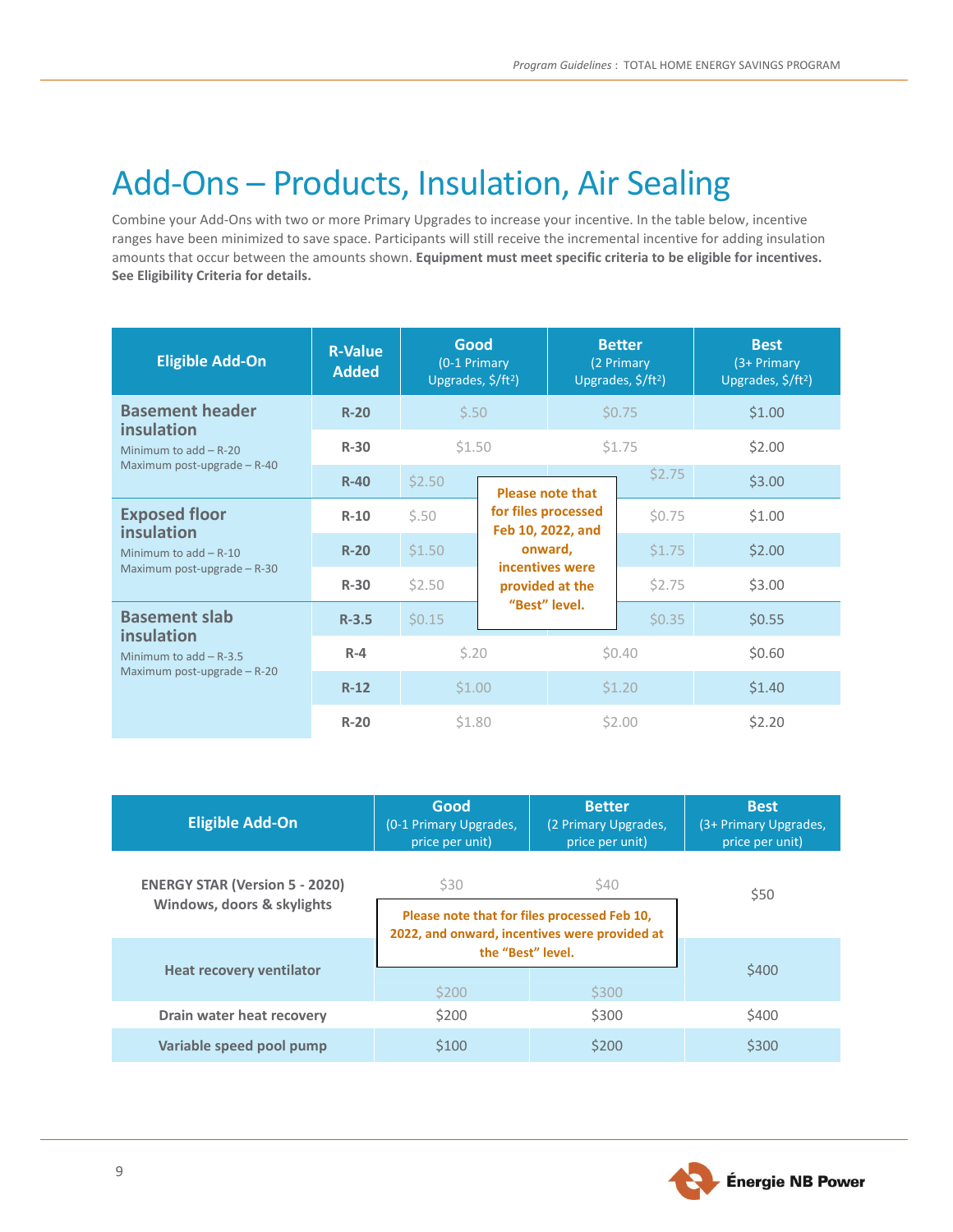| Wood or pellet fireplace insert                   | \$200 | \$250 | \$300 |
|---------------------------------------------------|-------|-------|-------|
| <b>Propane or natural gas fireplace</b><br>insert | \$200 | \$250 | \$300 |

## <span id="page-11-0"></span>Add-Ons – Air Sealing

Incentives will be issued on a sliding scale between 10 and 25% for actual air leakage reduction achieved. Homes with an ACH (air changes per hour) of 3 or less at the time of the initial Home Energy Evaluation will not be eligible for the air sealing incentive.

| Air leakage reduction |       |                                                   |  | Good<br><b>Better</b><br>(0-1 Primary Upgrades)<br>(2 Primary Upgrades) |       |  | <b>Best</b><br>(3+ Primary Upgrades) |
|-----------------------|-------|---------------------------------------------------|--|-------------------------------------------------------------------------|-------|--|--------------------------------------|
| 10%                   | \$50  | <b>Please note that for files</b>                 |  | \$150                                                                   | \$250 |  |                                      |
| 15%                   | \$150 | processed Feb 10, 2022,<br>and onward, incentives |  | \$250                                                                   | \$350 |  |                                      |
| 20%                   | \$250 | were provided at the<br>"Best" level.             |  | \$350                                                                   | \$450 |  |                                      |
| 25%                   | \$350 |                                                   |  | \$450                                                                   | \$550 |  |                                      |

## <span id="page-11-1"></span>Add-Ons – Solar Photovoltaic

**Equipment must meet specific criteria to be eligible for incentives. See Eligibility Criteria for details.**

| <b>Eligible Add-On</b>    | Good                          | <b>Better</b>               | <b>Best</b>                  |
|---------------------------|-------------------------------|-----------------------------|------------------------------|
|                           | (0-1 Primary Upgrades, \$/kW) | (2 Primary Upgrades, \$/kW) | (3+ Primary Upgrades, \$/kW) |
| <b>Solar Photovoltaic</b> | \$200*                        | \$250                       | \$300                        |

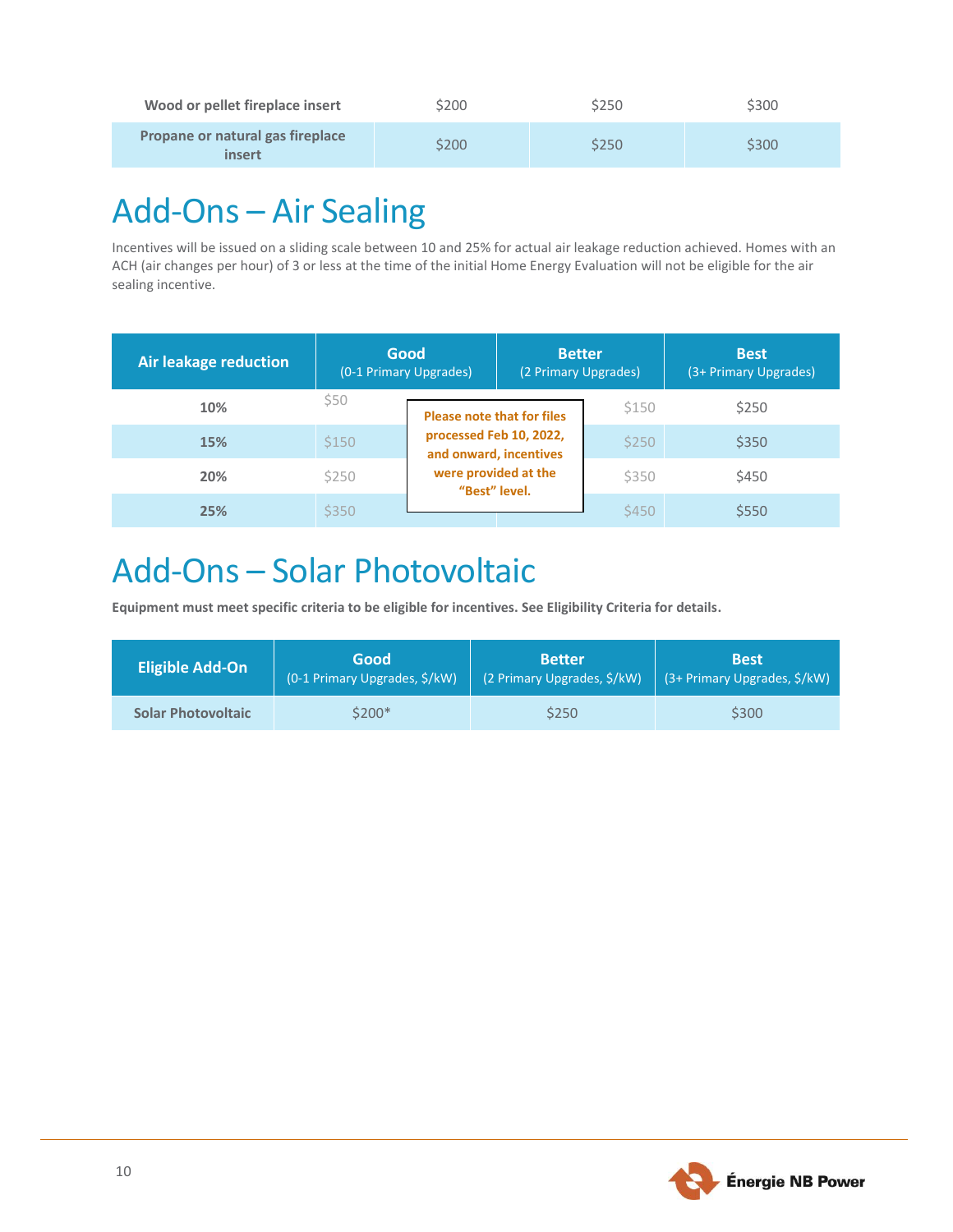## <span id="page-12-0"></span>Example



Jane knows she wants a mini-split heat pump, and her initial Home Energy Evaluation identified three windows that could be replaced. She also has R-20 in her attic (1,000 ft<sup>2</sup>) and an unfinished basement  $(1,000 \text{ ft}^2)$  but she wasn't sure about the cost until her report showed how much energy she could save. In order to get the most benefit from the program, she performs all the upgrades at the same time to take advantage of the bundling incentives NB Power has to offer.

| <b>GOOD</b><br>If Jane performs<br>1 Primary Upgrade: | <b>BETTER</b><br>If Jane combines<br>2 Primary Upgrades: | <b>BEST</b><br>If Jane combines<br>3 Primary Upgrades: |
|-------------------------------------------------------|----------------------------------------------------------|--------------------------------------------------------|
| Mini split heat pump<br>(5400)                        | Mini split heat pump (\$500)                             | Mini split heat pump (\$700)                           |
|                                                       | + 3 Windows (\$120)                                      | $+3$ Windows (\$150)                                   |
| + 3 Windows (\$90)                                    |                                                          | $+ R-30$ attic (\$575)                                 |
|                                                       | $+$ R-30 attic (\$400)                                   | + R-24 basement (\$1,700)                              |
| $=$ \$490 incentive                                   | $=$ \$1,020 incentive                                    | $=$ \$3,125 incentive                                  |

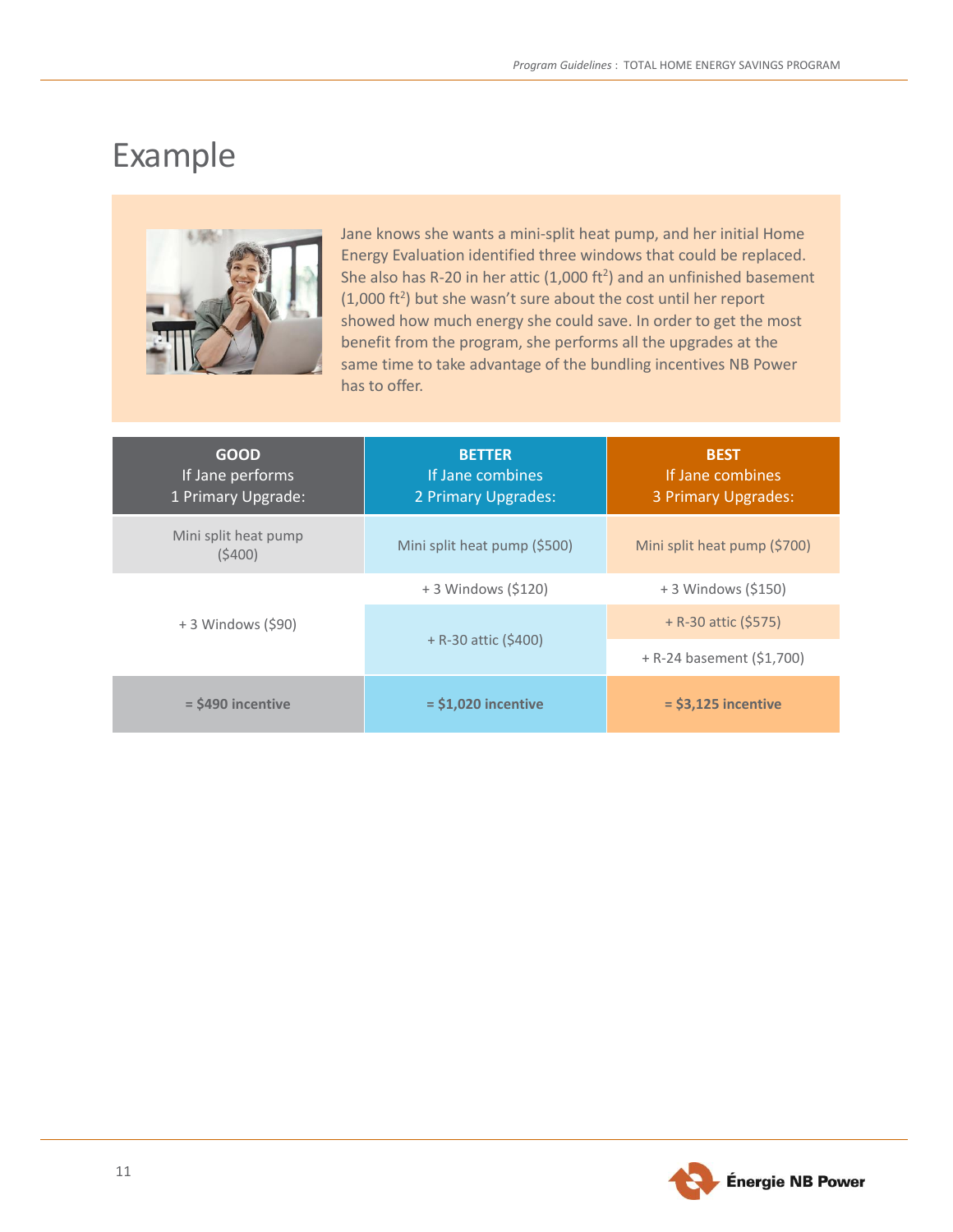## <span id="page-13-0"></span>Eligibility Criteria

## <span id="page-13-1"></span>Insulation

- Incentives will be calculated based on the square footage of the surface area to which insulation was added. All measurements will be based on interior dimensions.
- In the tables above, incentive ranges have been minimized to save space. Participants will still receive the incremental incentive for adding insulation amounts that occur between the amounts shown.
	- $\circ$  Original insulation that is removed must be replaced and additional insulation must be added to qualify for incentives.
	- o For example: *Basement Headers: If the existing R-20 is removed, R-40 must be added to qualify for an R-20 incentive.*
- Incentives are available when you insulate a minimum of 20% of the total building component area, e.g. 20% of the total ceiling area, regardless of how many different types of ceiling/roof/attic spaces you have.
- R-values specified are nominal, not effective (not complete wall assemblies).
- Participants must provide legible copies of receipts/invoices. These receipts/invoices should have insulation recorded separately from other items not related to the program.
- Masonry, stone basement, and concrete block wall types have a reduced maximum incented r-value of R12. In general, with higher insulation values there is a risk that the wall may be subjected to damaging freeze-thaw cycles.
- Please ensure all areas to which insulation is added are accessible at the time of the Final Energy Evaluation.
- Flat attics and roofs with scissor truss construction can be upgraded to R60 as "Attics". Sloped or cathedral ceilings (with no cavity in the roof assembly) and flat roofs can be upgraded to R30 as "Sloped/Cathedral Ceilings".

## <span id="page-13-2"></span>Central ducted air source heat pumps

- Eligible systems are large heat pumps sized to meet the bulk of the home's heating load. The indoor unit looks something like the image at right (note that these systems can be installed horizontally).
- Eligible systems must have values equal or greater than the following:
	- Heating Season Performance Factor (HSPF) of 8.3 (Region V)
	- Seasonal Energy Efficiency Ratio (SEER) of 15
- For a list of eligible products, please visit the Air Conditioning, Heating, and Refrigeration Institute (AHRI) directory[: https://www.ahridirectory.org/Search/SearchHome?ReturnUrl=%2f.](https://www.ahridirectory.org/Search/SearchHome?ReturnUrl=%2f) The HSPF values shown on the directory are for Region IV and can be converted to Region V by dividing by 1.15. Filter by the values above to find eligible systems.



## <span id="page-13-3"></span>Furnace heat pump add on

- Must be ENERGY STAR certified. To find eligible products, use the Consortium For Energy Efficiency directory (make sure to check the "ENERGY STAR" box): <https://www.ahridirectory.org/Search/SearchForm?programId=69&searchTypeId=4>
- Some furnace heat pump add on units can qualify for ENERGY STAR certification regardless of the furnace they are installed with, while others require specific furnaces to be labeled ENERGY STAR. Make sure that your indoor unit/outdoor unit/furnace combination qualifies for ENERGY STAR by using the directory above.

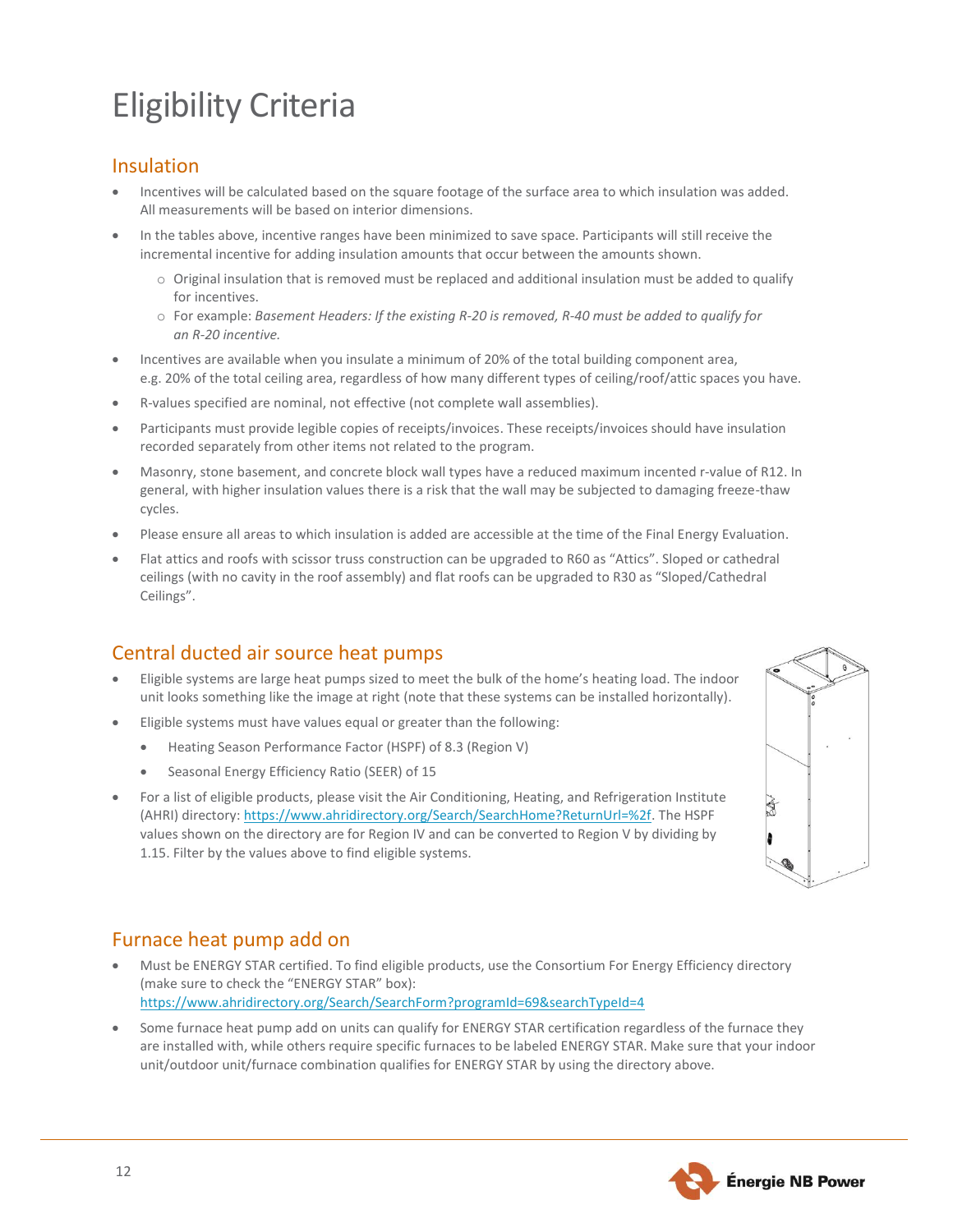**Note:** In the CEE directory above, a blank "furnace" field indicates that the furnace heat pump add on qualifies for ENERGY STAR regardless of the furnace it is installed with.

#### <span id="page-14-0"></span>Geothermal heat pumps

• Must be ENERGY STAR certified. For a list of eligible products, please visit the ENERGY STAR directory: [https://www.energystar.gov/productfinder/product/certified-geothermal-heat](https://www.energystar.gov/productfinder/product/certified-geothermal-heat-pumps/results?SetLanguage=English&NRCAN=on)[pumps/results?SetLanguage=English&NRCAN=on](https://www.energystar.gov/productfinder/product/certified-geothermal-heat-pumps/results?SetLanguage=English&NRCAN=on)

### <span id="page-14-1"></span>Efficiency and emissions requirements of combustion equipment

| <b>Equipment</b> | Gas (propane or<br>natural gas)      | Oil                                  |
|------------------|--------------------------------------|--------------------------------------|
| <b>Boiler</b>    | 90%<br>(AFUE,<br><b>ENERGY STAR)</b> | 87%<br>(AFUE,<br><b>ENERGY STAR)</b> |
| <b>Furnace</b>   | 95%<br>(AFUE,<br><b>ENERGY STAR)</b> | 85%<br>(AFUE,<br><b>ENERGY STAR)</b> |

### <span id="page-14-2"></span>Eligible combustion appliance product lists

- For gas boilers, please visit the ENERGY STAR directory: <https://www.energystar.gov/productfinder/product/certified-boilers/results?SetLanguage=English&NRCAN=on>
- For gas furnaces, please visit the ENERGY STAR directory: [https://www.energystar.gov/productfinder/product/certified](https://www.energystar.gov/productfinder/product/certified-furnaces/results?SetLanguage=English&NRCAN=on)[furnaces/results?SetLanguage=English&NRCAN=on](https://www.energystar.gov/productfinder/product/certified-furnaces/results?SetLanguage=English&NRCAN=on)
- For oil boilers, please visit the ENERGY STAR directory: <https://www.energystar.gov/productfinder/product/certified-boilers/results>
- For oil furnaces, please visit the ENERGY STAR directory: [https://www.energystar.gov/productfinder/product/certified](https://www.energystar.gov/productfinder/product/certified-furnaces/results?SetLanguage=English&NRCAN=on)[furnaces/results?SetLanguage=English&NRCAN=on](https://www.energystar.gov/productfinder/product/certified-furnaces/results?SetLanguage=English&NRCAN=on)

### <span id="page-14-3"></span>Propane or natural gas fireplace inserts

- Eligible propane or natural gas fireplace inserts must have an efficiency of 70% or higher.
- Natural Resources Canada maintains a directory of propane or natural gas fireplace inserts. Use the directory to filter for systems that have an efficiency of at least 70%. [https://oee.nrcan.gc.ca/pml](https://oee.nrcan.gc.ca/pml-lmp/index.cfm?action=app.search-recherche&appliance=FIREPLACE_G)[lmp/index.cfm?action=app.search-recherche&appliance=FIREPLACE\\_G](https://oee.nrcan.gc.ca/pml-lmp/index.cfm?action=app.search-recherche&appliance=FIREPLACE_G)

## <span id="page-14-4"></span>Wood or pellet stoves, furnaces, boilers, or fireplace inserts

• Eligible wood/pellet equipment must meet either the CSA-B415.1-10 or the US EPA 40CFR Part 60 AAA standard. Eligible wood/pellet systems can be found on the United States Environmental Protection Agency's Certified Wood Stove Database[: https://cfpub.epa.gov/oarweb/woodstove/index.cfm?fuseaction=app.about](https://cfpub.epa.gov/oarweb/woodstove/index.cfm?fuseaction=app.about)

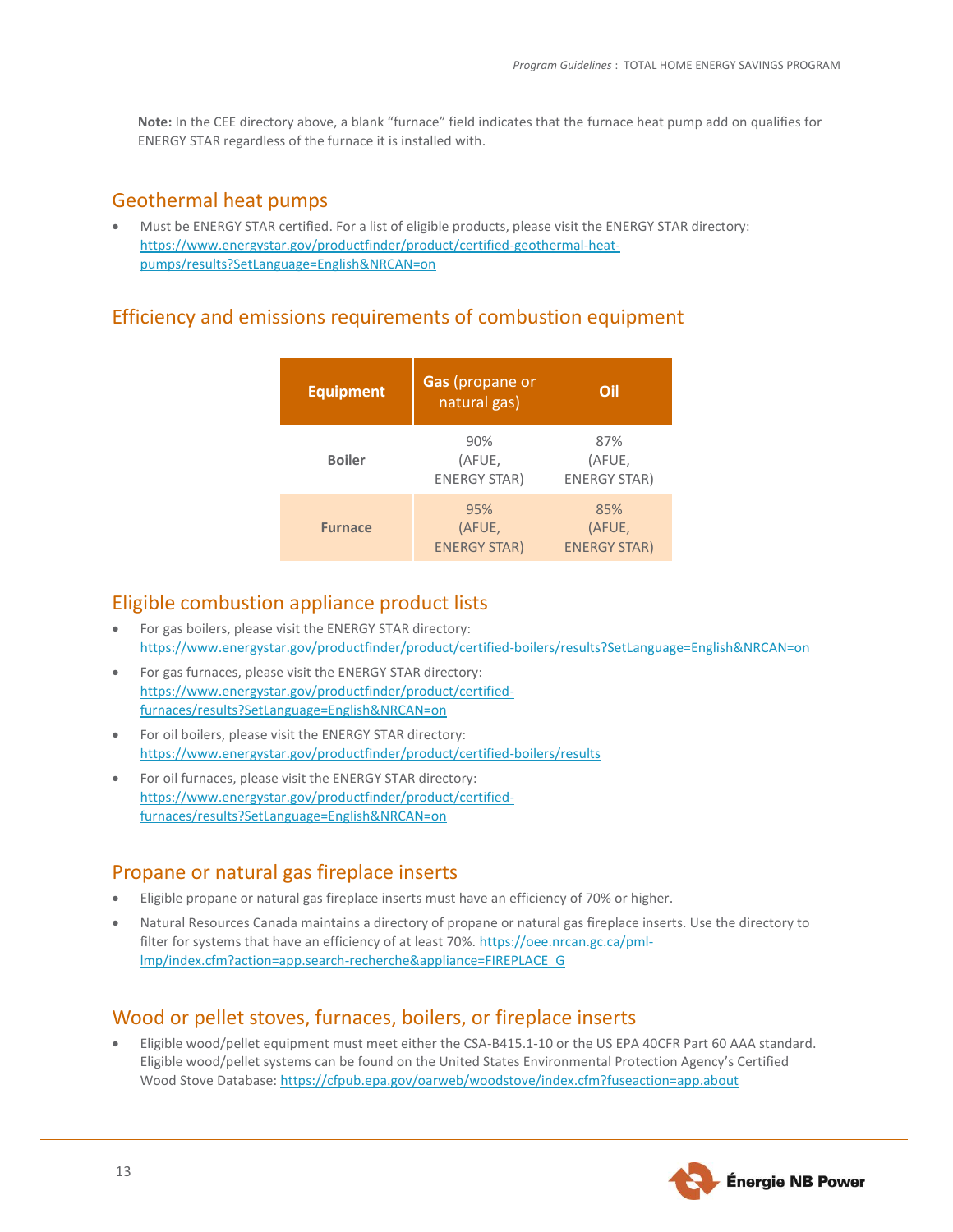- All wood/pellet systems must be installed by a Wood Energy Technology Transfer (WETT) certified professional that has either "Technician" or "Sweep" certification. Alternatively, an installation can occur by a non-WETT certified installer; however, the entire system must be subsequently inspected and approved by a WETT certified inspector. The invoice or receipt from the installer should have the name of the WETT certified individual or company.
- Outdoor wood or pellet furnaces, boilers or stoves are not eligible for incentives.

### <span id="page-15-0"></span>Heat pump water heaters

• Must be ENERGY STAR certified. Please use the ENERGY STAR directory for a list of eligible models: [https://www.energystar.gov/productfinder/product/certified-water](https://www.energystar.gov/productfinder/product/certified-water-heaters/results?SetLanguage=English&NRCAN=on)[heaters/results?SetLanguage=English&NRCAN=on](https://www.energystar.gov/productfinder/product/certified-water-heaters/results?SetLanguage=English&NRCAN=on)

### <span id="page-15-1"></span>Condensing and instantaneous gas water heaters

- Unit must be condensing or instantaneous type.
- Must be ENERGY STAR certified. Please use the ENERGY STAR directory for a list of eligible models: [https://www.energystar.gov/productfinder/product/certified-water](https://www.energystar.gov/productfinder/product/certified-water-heaters/results?SetLanguage=English&NRCAN=on)[heaters/results?SetLanguage=English&NRCAN=on](https://www.energystar.gov/productfinder/product/certified-water-heaters/results?SetLanguage=English&NRCAN=on)

## <span id="page-15-2"></span>Solar water heating systems

- Must be certified under the following CSA class:
	- o CSA class F379
- Qualified solar domestic hot water systems can be found at Natural Resources Canada's website Performance directory of solar domestic hot water systems[. https://www.nrcan.gc.ca/energy/energy-sources](https://www.nrcan.gc.ca/energy/energy-sources-distribution/renewables/solar-thermal/performance-directory-solar-domestic-hot-water-systems/7337)[distribution/renewables/solar-thermal/performance-directory-solar-domestic-hot-water-systems/7337](https://www.nrcan.gc.ca/energy/energy-sources-distribution/renewables/solar-thermal/performance-directory-solar-domestic-hot-water-systems/7337)
- The solar domestic hot water system must be designed for year-round operation for domestic water use (although other applications like space heat may be incorporated into the design)
- The system is installed according to industry best practice and manufacturer's instructions.
- A minimum of R-3 pipe insulation is installed on:
	- o The first 3 metres (10 feet) of the cold and full length of hot water piping (if accessible) connected to the conventional water heater.
	- o All piping connecting the solar storage tank to the solar collector.
	- o All piping connecting the solar storage tank to the conventional water heater.

## <span id="page-15-3"></span>Windows, doors & skylights

- Windows must be certified ENERGY STAR Version 5.0 2020. Please select the appropriate window type at: [http://oee.nrcan.gc.ca/pml-lmp/index.cfm?action=app.search-recherche&appliance=WINDOWS.](http://oee.nrcan.gc.ca/pml-lmp/index.cfm?action=app.search-recherche&appliance=WINDOWS)
- Doors and skylights must be certified ENERGY STAR Version 5.0 2020. For doors, visit the ENERGY STAR directory at[: http://oee.nrcan.gc.ca/pml-lmp/index.cfm?action=app.search-recherche&appliance=DOORS](http://oee.nrcan.gc.ca/pml-lmp/index.cfm?action=app.search-recherche&appliance=DOORS) For skylights, visit the ENERGY STAR directory at: [http://oee.nrcan.gc.ca/pml-lmp/index.cfm?action=app.search](http://oee.nrcan.gc.ca/pml-lmp/index.cfm?action=app.search-recherche&appliance=SKYLIGHTS)[recherche&appliance=SKYLIGHTS](http://oee.nrcan.gc.ca/pml-lmp/index.cfm?action=app.search-recherche&appliance=SKYLIGHTS)
- Inserting an ENERGY STAR certified window unit into the rough opening of an old window qualifies for incentives. However, replacing the glass, sash, or door without a frame or jamb is not eligible for incentives.
- Incentive amounts are calculated per rough opening, not per number of window panes/units. For example, a bay window with three window units installed into one rough opening is eligible for only one incentive.

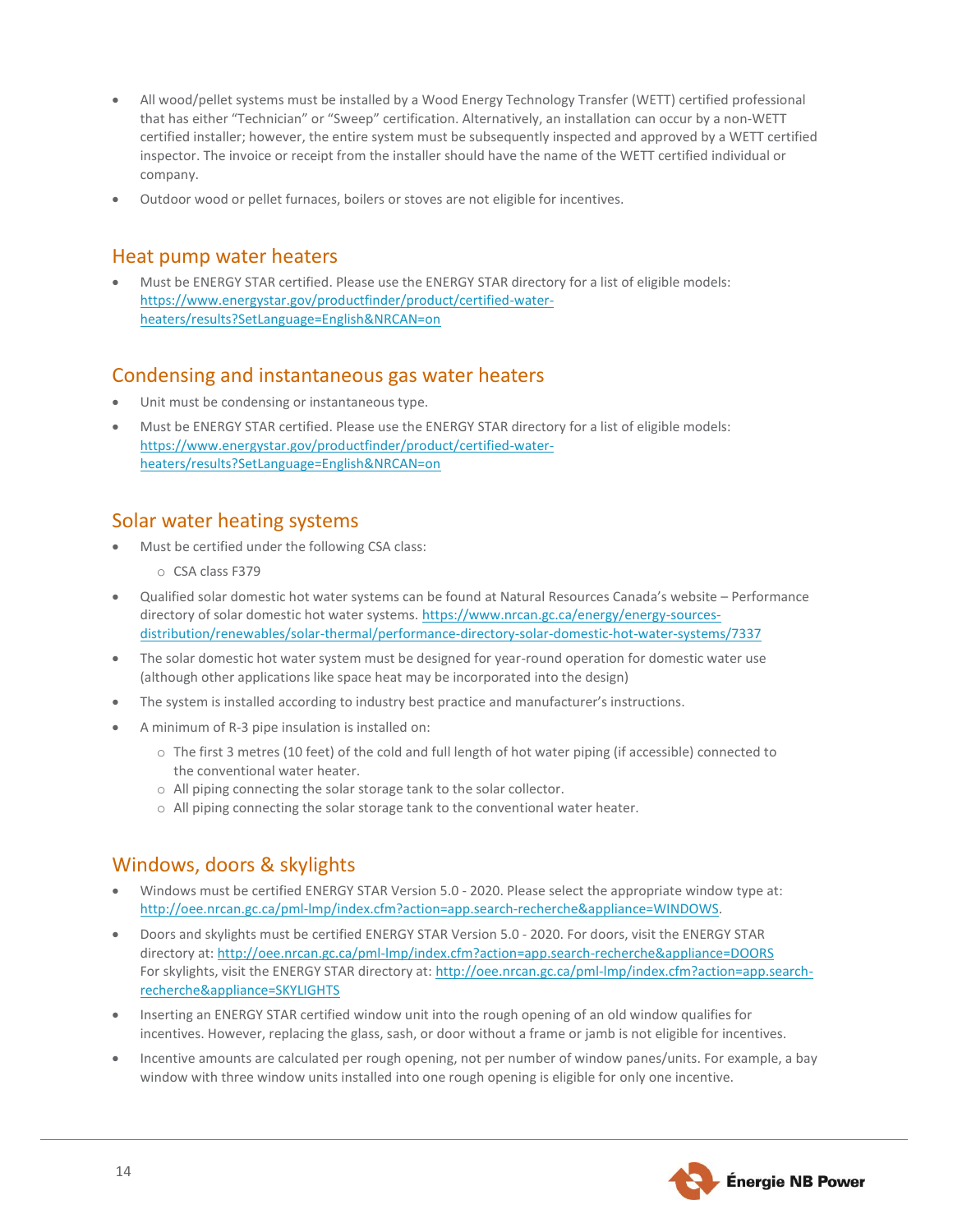• Each certified model comes with a temporary label/sticker showing ENERGY STAR certification and energy performance parameters. Keep these stickers until your final Home Energy Evaluation is complete. The invoice from the window manufacturer also shows ENERGY STAR certification and energy performance parameters.

## <span id="page-16-0"></span>Air Sealing

- Incentives will be issued on a sliding scale between 10 and 25% for actual air leakage reduction achieved. Homes with an ACH (air changes per hour) of 3 or less will not be eligible for the air sealing incentive.
- Incentives toward air sealing will not be available when there is a change to the volume of the home (i.e. adding an addition, changing from a flat ceiling to a cathedral ceiling).

### <span id="page-16-1"></span>Heat Recovery Ventilator

- Must be ENERGY STAR certified. Please visit the ENERGY STAR directory[: http://oee.nrcan.gc.ca/pml](http://oee.nrcan.gc.ca/pml-lmp/index.cfm?action=app.search-recherche&appliance=HERV)[lmp/index.cfm?action=app.search-recherche&appliance=HERV](http://oee.nrcan.gc.ca/pml-lmp/index.cfm?action=app.search-recherche&appliance=HERV)
- Heat recovery ventilators and energy recovery ventilators qualify.
- Incentives only available for homes that do not currently have a heat or energy recovery ventilator.
- Incentives are available towards a maximum of two heat recovery ventilators per participant.

#### <span id="page-16-2"></span>Drain water heat recovery

- Must be certified under CSA B55.1.
- The equipment must have a heat recovery efficiency of greater than or equal to 42%.
- Qualifying drain water heat recovery systems can be found at Natural Resources Canada's website, please visit: [http://oee.nrcan.gc.ca/pml-lmp/index.cfm?language\\_langue=en&action=app%2Esearch](http://oee.nrcan.gc.ca/pml-lmp/index.cfm?language_langue=en&action=app%2Esearch-recherche&appliance=DWHR&attr=0)[recherche&appliance=DWHR&attr=0](http://oee.nrcan.gc.ca/pml-lmp/index.cfm?language_langue=en&action=app%2Esearch-recherche&appliance=DWHR&attr=0)

### <span id="page-16-3"></span>Variable speed pool pumps

- Must be ENERGY STAR certified. Please visit the ENERGY STAR directory: [https://www.energystar.gov/productfinder/product/certified-pool](https://www.energystar.gov/productfinder/product/certified-pool-pumps/results?SetLanguage=English&NRCAN=on)[pumps/results?SetLanguage=English&NRCAN=on](https://www.energystar.gov/productfinder/product/certified-pool-pumps/results?SetLanguage=English&NRCAN=on)
- Must be multispeed or variable speed.

### <span id="page-16-4"></span>Solar Photovoltaic

- Projects must meet the requirements of NB Power's net metering program. These requirements can be found here[: https://www.nbpower.com/en/products-services/net-metering/](https://www.nbpower.com/en/products-services/net-metering/)
- Please keep documentation such as receipts or invoices from contractors that contain the following information. Alternatively, an NB Power Net Metering application contains this required information.
	- o Manufacturer
	- o Model number
	- o Total number of panels
	- o Wattage of each panel

**Note:** Check with your utility for the requirements of connecting renewable energy generation (such as solar) to the grid. For NB Power customers, these requirements can be found in the Net Metering Program rules at the link

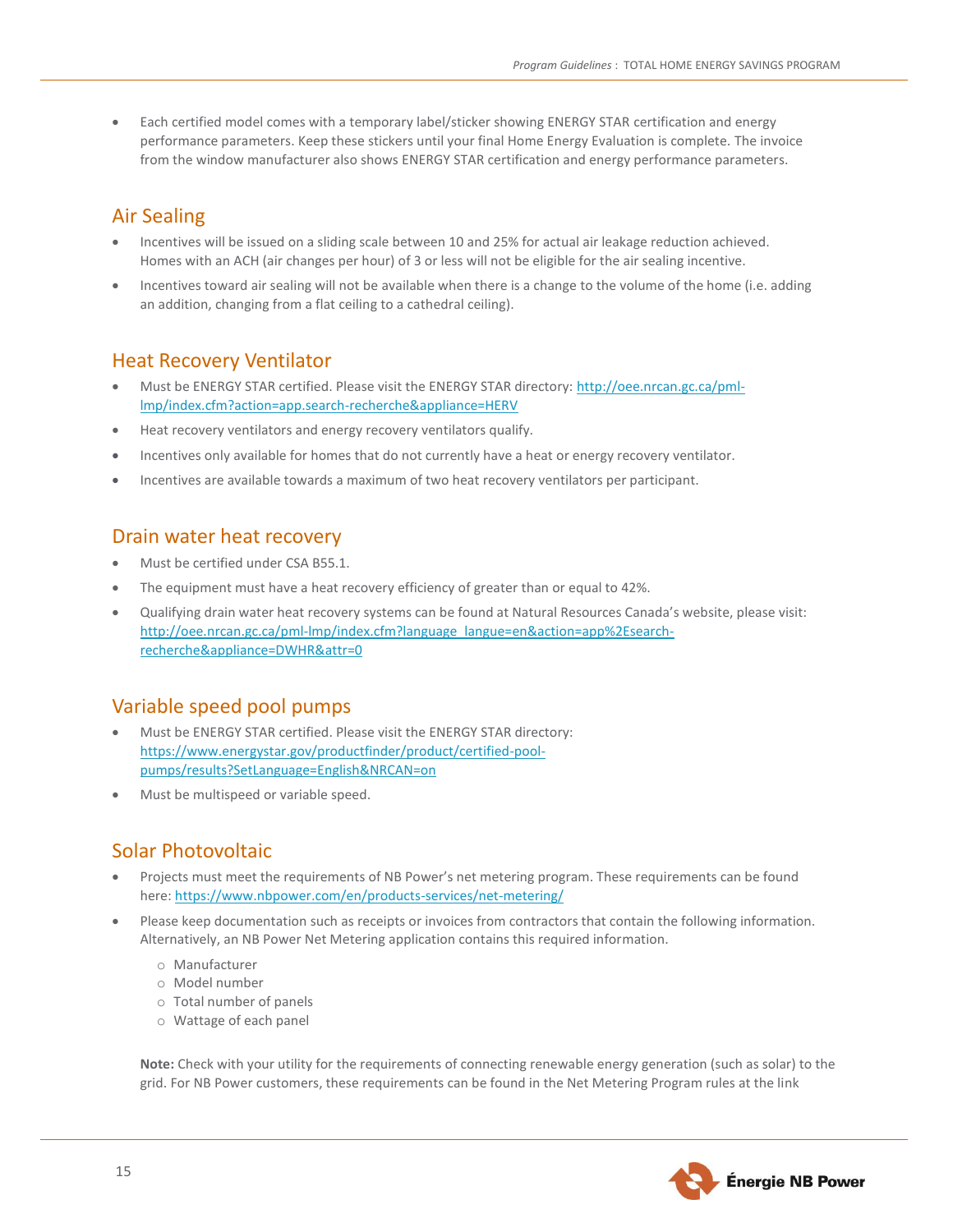above. For off-grid participants, please contact your Certified Energy Advisor who will help determine if your system is eligible. For off-grid participants, the core requirement is approval from the Department of Public Safety Technical Inspection Services; this is to ensure the system meets the requirements of the Canadian Electrical Code.

## <span id="page-17-0"></span>Mini-split and multizone heat pumps

Like all other upgrades, participants must follow all applicable codes, bylaws, and regulations when installing mini split or multizone heat pumps. Visit [SaveEnergyNB.ca](https://www.saveenergynb.ca/en/save-energy/residential/total-home-energy-savings-program/) for information on what to look for when choosing a contractor.

The following are representative images of the indoor equipment types that receive incentives in the "Mini split heat pump" incentive category:





Ductless wall mounted systems Console wall mounted systems



Ceiling cassette systems Compact ducted or low/mid/high static ducted or concealed ducted units



#### **Mini split heat pumps**

• Must be on the NB Power Eligible Mini Split Heat Pump product list[: www.saveenergynb.ca/eligibleheatpumps](http://www.saveenergynb.ca/eligibleheatpumps) All units on this list meet the following eligibility criteria:

- Must have an HSPF (region V) ≥ 8.7
- Must have a SEER ≥ 18.0
- ENERGY STAR (version 5.0) certified
- Be rated by the manufacturer for operation at or below -25 °C
- The system is found in the "Variable-Speed Mini-Split and Multi-Split Heat Pumps" product category of the Air Conditioning, Heating, and Refrigeration Institute (AHRI) directory.
- Incentives are provided for complete systems where the make, indoor model number, and outdoor model number match a given AHRI number.

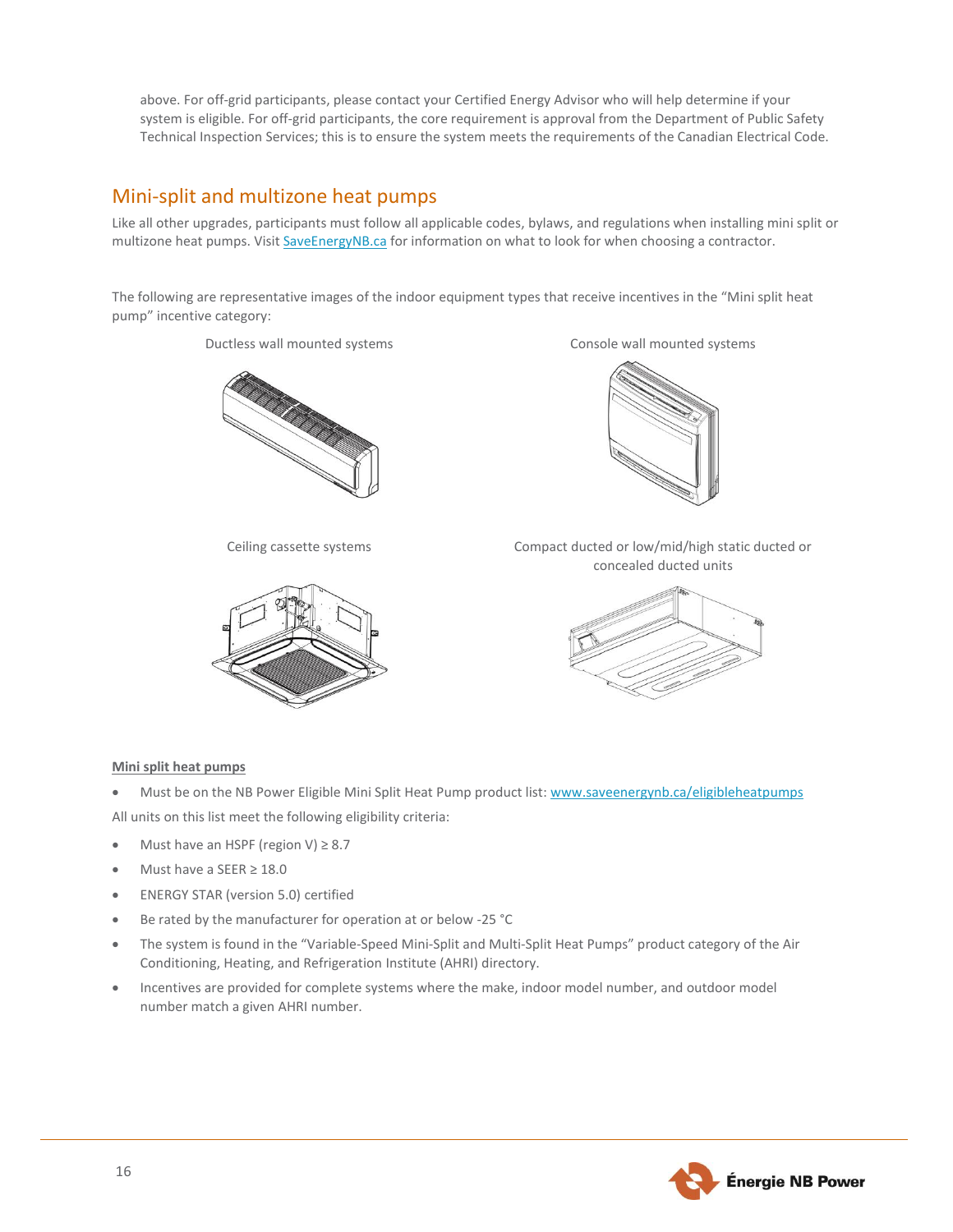#### **Multizone heat pumps**

Incentives towards multizone heat pumps are provided per ton of capacity on a prorated basis. For example, if you install an eligible 29,000 btu/hr multizone heat pump, (29,000 btu/hr = 2.4 tons) you would receive \$960, \$1,200, or \$1,440 depending on the Good/Better/Best level achieved (\$400/ton x 2.4 tons = \$960). Eligible multizone systems are new, stand alone systems, not additions onto systems that previously existed in the home. To be eligible for incentives, multizone systems must be installed within the home, not in unheated spaces such as garages, sun rooms, etc. Only systems with more than one indoor unit are eligible for incentives as multizone heat pumps. If an outdoor unit designed to function as a multizone system is installed with only one indoor unit, it will be eligible for incentives as a mini split heat pump or central heat pump, assuming all other criteria are met.

• Must be on the NB Power Eligible Multizone Heat Pump product list: [www.saveenergynb.ca/eligibleheatpumps](http://www.saveenergynb.ca/eligibleheatpumps)

All units on this list meet the following eligibility criteria:

- Must have an HSPF (region V)  $\geq 8.7$
- Must have a SEER ≥ 18.0
- Be rated by the manufacturer for operation at or below -25 °C
- The system is found in the "Variable-Speed Mini-Split and Multi-Split Heat Pumps" product category of the Air Conditioning, Heating, and Refrigeration Institute (AHRI) directory.
- Incentives are provided for complete systems where the make and outdoor model number match a given AHRI number.

To be eligible for incentives towards a mini split or multizone heat pump, the following is required on the receipt:

- Contractor name Indoor and outdoor model numbers
- Manufacturer AHRI number

#### **Disclaimers:**

- NB Power does not endorse any particular contractor nor does it endorse any particular eligible product.
- NB Power makes no representation or warranty with respect to the quality of their work, the competitiveness of their pricing, or the quality of any product. NB Power does not offer warranty or provide service to any products sold or installed pursuant to the program.
- All manufacturers' warranties apply, and all customers should consider obtaining a labour warranty with any installation.
- Customers are encouraged to obtain three quotes and references prior to selecting any contractor.
- Customers will deal directly with the contractor when product/install issues occur.
- Participants should make necessary inquiries on their own behalf as to certification and qualifications of any contractor prior to performance of any work.
- All quality and performance concerns and questions related to the installation work should be directed to the contractor. All quality and performance concerns and questions related to the product should be directed to the contractor or manufacturer.